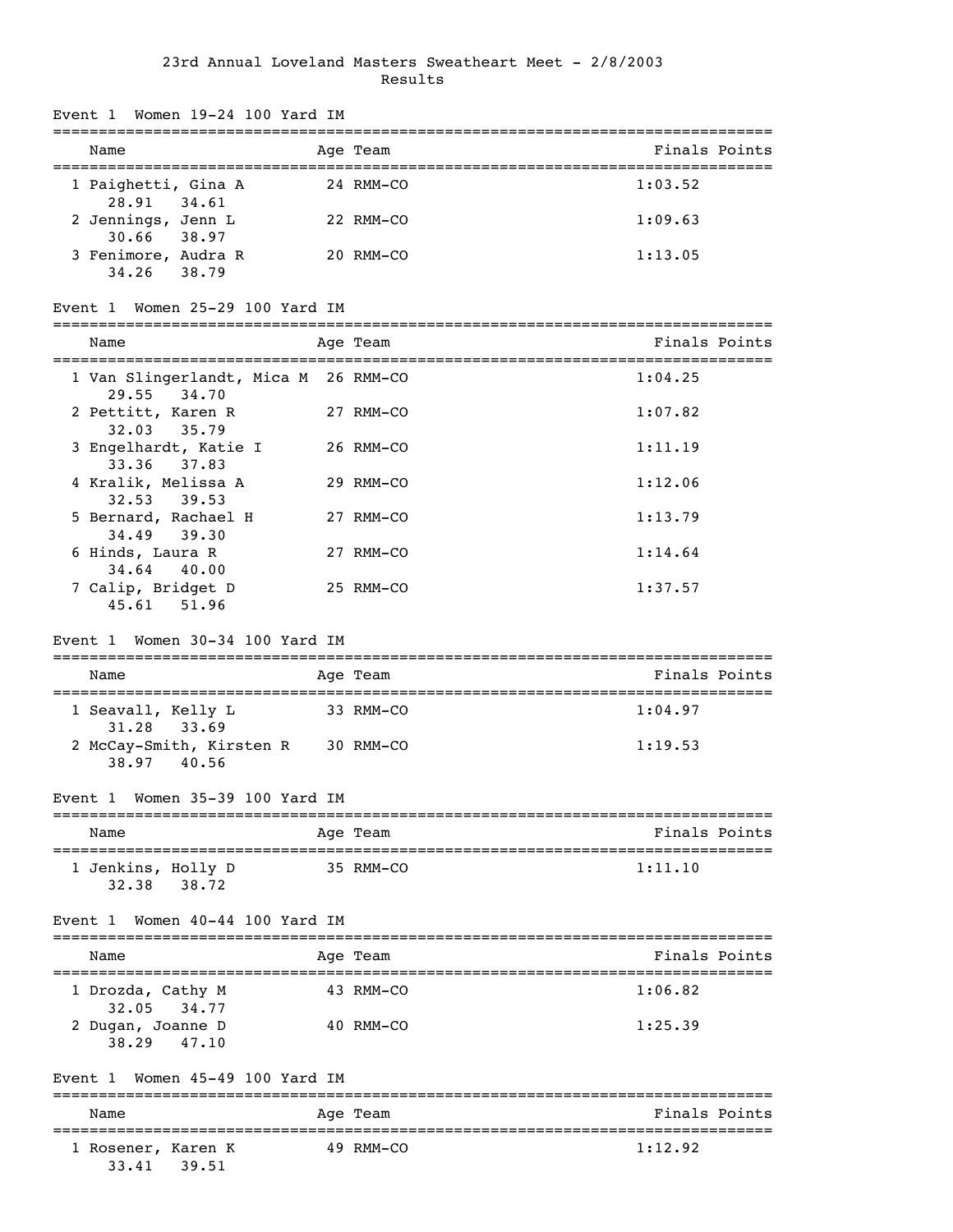-- Bailey, Nancy C 47 RMM-CO DQ 40.22 45.84

Event 1 Women 50-54 100 Yard IM

| Name                                | Age Team  | Finals Points |
|-------------------------------------|-----------|---------------|
| 1 Roche, Carolyn 0<br>34.65 42.16   | 51 RMM-CO | 1:16.81       |
| 2 Burton, Linda J<br>38.51 41.78    | 51 RMM-CO | 1:20.29       |
| 3 Yoder, Margie Y<br>52.15<br>50.13 | 50 RMM-CO | 1:42.28       |

#### Event 1 Women 55-59 100 Yard IM

| Name                                        | Age Team  | Finals Points |
|---------------------------------------------|-----------|---------------|
| 1 Hashimoto, Christine L<br>$43.44$ $52.16$ | 55 RMM-CO | 1:35.60       |
| 2 Oakley, Anne E<br>44.67 53.98             | 56 RMM-CO | 1:38.65       |
| 3 Anziano, Marcia A<br>49.41 51.19          | 57 RMM-CO | 1:40.60       |

#### Event 1 Women 60-64 100 Yard IM

| Name                                              | Age Team  | Finals Points |
|---------------------------------------------------|-----------|---------------|
| 1 Wise, Louise I                                  | 60 RMM-CO | 1:32.40       |
| 45.18 47.22<br>2 Zentgraf, Karen E<br>49.39 51.81 | 61 RMM-CO | 1:41.20       |
| 3 Rudie, Margery A<br>$1:36.94$ 1:39.59           | 64 RMM-CO | 3:16.53       |

### Event 2 Men 30-34 100 Yard IM

| Name                            | Age Team       | Finals Points |  |  |  |
|---------------------------------|----------------|---------------|--|--|--|
| 1 Nasser, Rob D<br>27.13 31.21  | 33 RMM-CO      | 58.34         |  |  |  |
| 2 Hicks, Steve C<br>27.41 31.73 | $30$ RMM $-CO$ | 59.14         |  |  |  |

#### Event 2 Men 35-39 100 Yard IM

| Name                                    | Age Team    | Finals Points |
|-----------------------------------------|-------------|---------------|
| 1 Motter, Tim M<br>29.48<br>33.31       | 37 RMM-CO   | 1:02.79       |
| 2 Chalona, Michael W<br>30.38 35.69     | 35 RMM-CO   | 1:06.07       |
| 3 Miller, George F<br>31.82 34.30       | 37 RMM-CO   | 1:06.12       |
| 4 Matsumura, Koichi C<br>41.12<br>37.58 | $38$ RMM-CO | 1:18.70       |

## Event 2 Men 40-44 100 Yard IM

| Name                                | Age Team  | Finals Points |  |  |  |
|-------------------------------------|-----------|---------------|--|--|--|
| 1 Wesson, Jack D<br>$30.51$ $33.47$ | 41 RMM-CO | 1:03.98       |  |  |  |
| 2 Franklin, Russ J                  | 44 RMM-CO | 1:12.40       |  |  |  |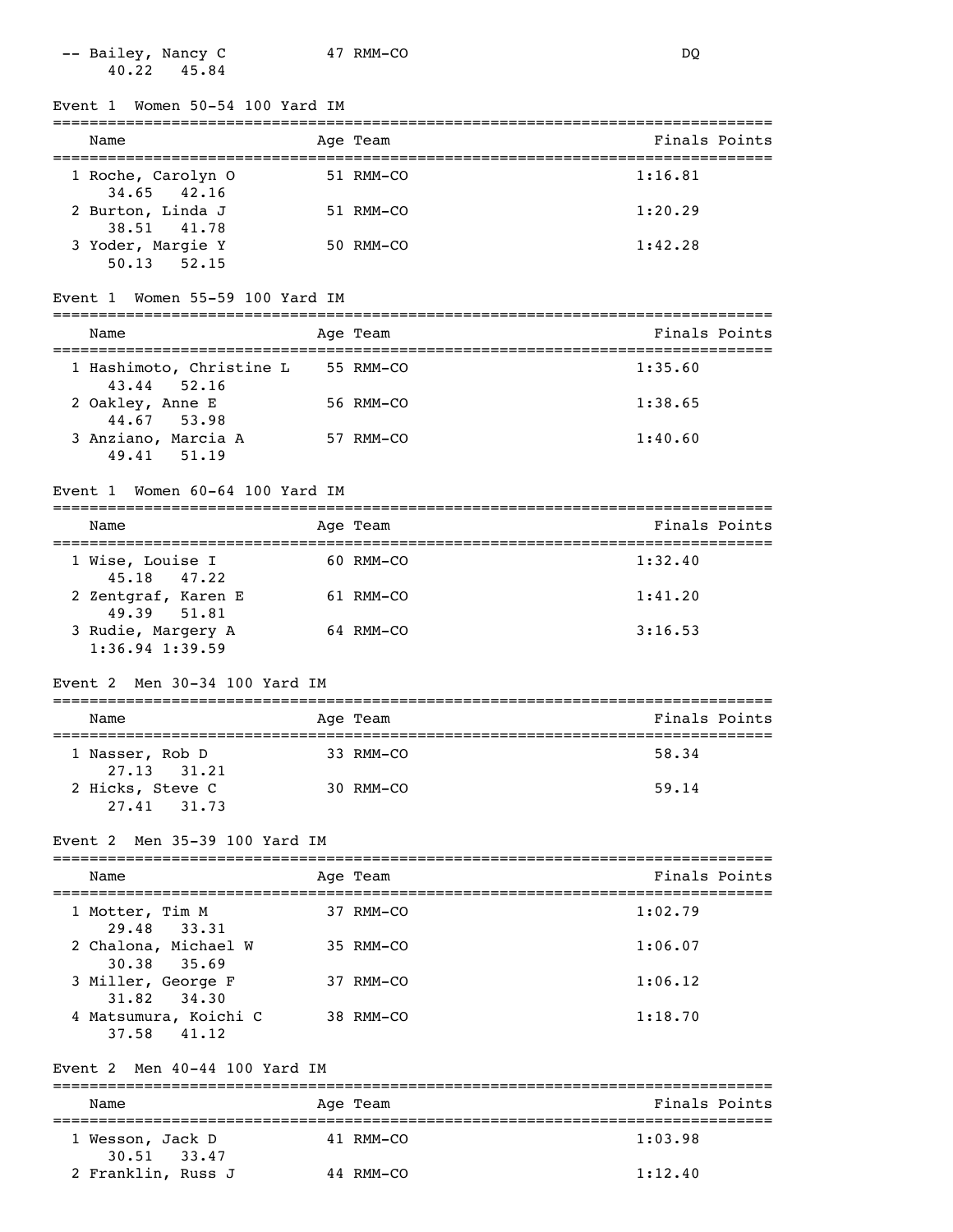| 34.79 37.61<br>3 Vandenberg, Edward H          | 44 RMM-CO | 1:22.32 |
|------------------------------------------------|-----------|---------|
| 37.68 44.64<br>4 Palmer, Brad D<br>40.70 42.48 | 42 RMM-CO | 1:23.18 |

Event 2 Men 45-49 100 Yard IM

| Name                                  |  | Age Team  | Finals Points |  |
|---------------------------------------|--|-----------|---------------|--|
| 1 Stanback, John H<br>$30.20$ $36.08$ |  | 49 RMM-CO | 1:06.28       |  |
| 2 Lehman, Ron A<br>33.59 38.05        |  | 47 RMM-CO | 1:11.64       |  |
| 3 Gerety, Colin I<br>37.77 41.98      |  | 49 RMM-CO | 1:19.75       |  |
| 4 Schoo, Dallas L<br>51.02 53.31      |  | 49 RMM-CO | 1:44.33       |  |

## Event 2 Men 50-54 100 Yard IM

| Name                                | Age Team  | Finals Points |
|-------------------------------------|-----------|---------------|
| 1 Parkinson, Bruce C<br>34.07 37.95 | 51 RMM-CO | 1:12.02       |
| 2 Brent, Rick L<br>38.00 39.34      | 52 RMM-CO | 1:17.34       |
| 3 Dallow, Kurt T<br>40.71 46.91     | 50 RMM-CO | 1:27.62       |
| -- Varner, Tim V<br>34.11 40.04     | 51 RMM-CO | DO            |

#### Event 2 Men 55-59 100 Yard IM

| Name                                   | Age Team  | Finals Points |
|----------------------------------------|-----------|---------------|
| 1 Abbott, William A<br>$31.15$ $35.57$ | 56 RMM-CO | 1:06.72       |
| 2 Griffith, Bill R<br>35.81 34.98      | 56 RMM-CO | 1:10.79       |
| 3 Townsend, Cecil I<br>$36.13$ $40.11$ | 55 RMM-CO | 1:16.24       |
| 4 Edwards, Morgan G<br>42.67 42.34     | 58 RMM-CO | 1:25.01       |

## Event 2 Men 60-64 100 Yard IM

| Name                           |       |  | Age Team  | Finals Points |  |  |
|--------------------------------|-------|--|-----------|---------------|--|--|
| 1 Chessnoe, Michael S<br>48.78 | 49.81 |  | 61 RMM-CO | 1:38.59       |  |  |

#### Event 2 Men 80-84 100 Yard IM

| Name                                     | Age Team  | Finals Points |
|------------------------------------------|-----------|---------------|
| 1 Wood, Richard H<br>$1:01.88$ $1:12.99$ | 81 RMM-CO | 2:14.87       |

## Event 3 Women 19-24 50 Yard Butterfly

| Name                | Age Team    | Finals Points |
|---------------------|-------------|---------------|
| 1 Paighetti, Gina A | $24$ RMM-CO | 27.18         |
| 2 Fenimore, Audra R | 20 RMM-CO   | 31.79         |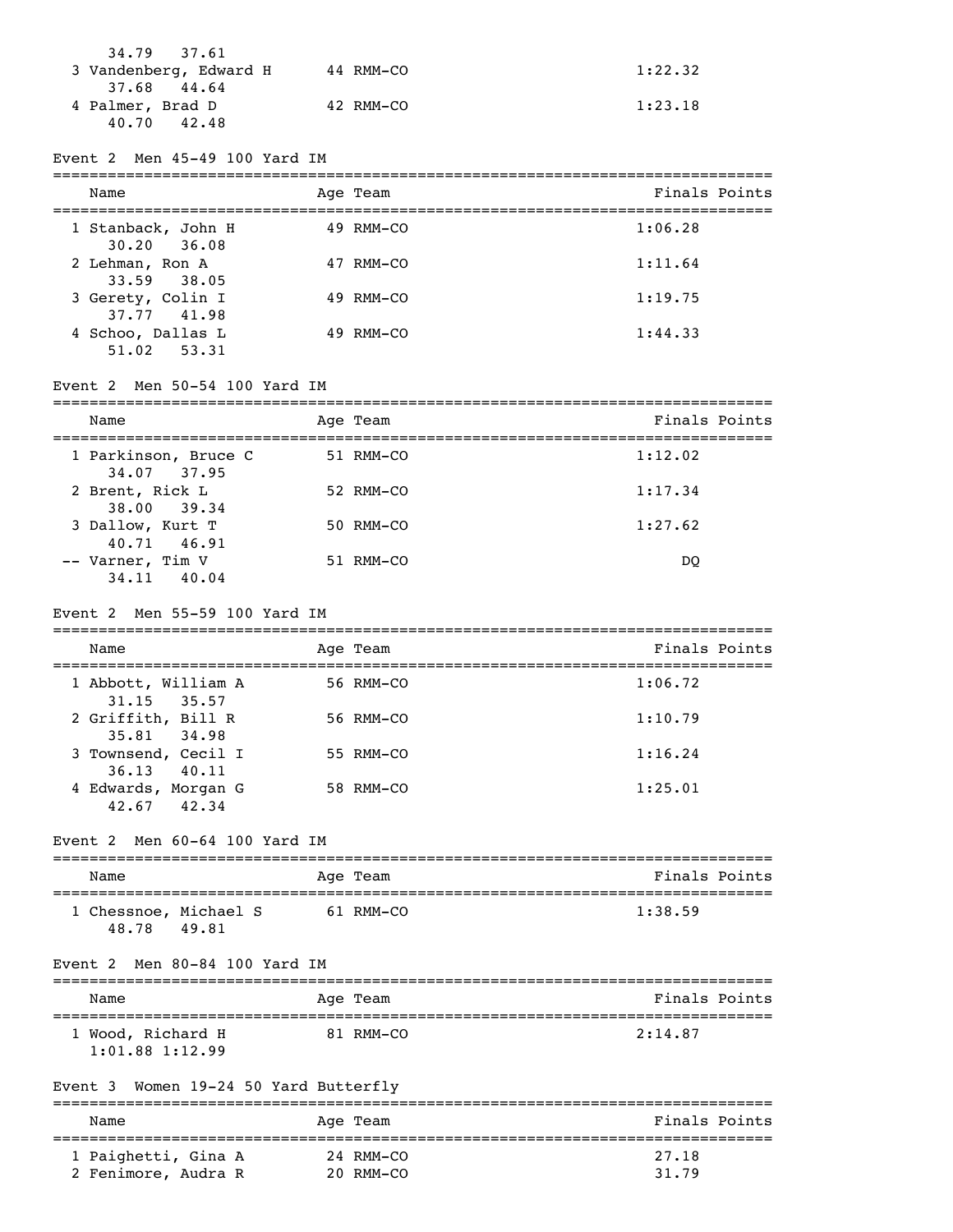| 3 Lanham, Lindsey D                                                | 24 RMM-CO                                      | 32.57                   |
|--------------------------------------------------------------------|------------------------------------------------|-------------------------|
| Women 25-29 50 Yard Butterfly<br>Event 3                           |                                                |                         |
| Name<br>==================================                         | Age Team<br>-================================= | Finals Points           |
| 1 Luellen, Katie J<br>2 Kozalzynski, Natasza M<br>3 Hinds, Laura R | 29 RMM-CO<br>27 RMM-CO<br>27 RMM-CO            | 28.23<br>31.89<br>33.25 |
| Women 30-34 50 Yard Butterfly<br>Event 3                           |                                                |                         |
| Name                                                               | Age Team                                       | Finals Points           |
| 1 Seavall, Kelly L<br>2 Keaten, Heather L                          | 33 RMM-CO<br>33 RMM-CO                         | 28.90<br>35.16          |
| Women 35-39 50 Yard Butterfly<br>Event 3                           |                                                |                         |
| Name                                                               | Age Team                                       | Finals Points           |
| 1 Von Der Lippe, Susan G<br>2 Jay, Darnelle N                      | 37 RMM-CO<br>37 RMM-CO                         | 26.28<br>36.65          |
| Women 40-44 50 Yard Butterfly<br>Event 3                           |                                                |                         |
| Name                                                               | Age Team                                       | Finals Points           |
| 1 Von Evig, Julia M<br>2 Garnier, Kathy L                          | 41 RMM-CO<br>42 RMM-CO                         | 28.42<br>31.41          |
| Women 45-49 50 Yard Butterfly<br>Event 3                           |                                                |                         |
| Name                                                               | Age Team                                       | Finals Points           |
| 1 Rosener, Karen K                                                 | 49 RMM-CO                                      | 30.71                   |
| Women 50-54 50 Yard Butterfly<br>Event 3                           |                                                |                         |
| Name                                                               | Age Team                                       | Finals Points           |
| 1 Roche, Carolyn 0                                                 | 51 RMM-CO                                      | 33.93                   |
| Event 4 Men 25-29 50 Yard Butterfly                                |                                                |                         |
| Name                                                               | Age Team                                       | Finals Points           |
| 1 Hughes, Thomas M                                                 | 25 RMM-CO                                      | 32.66                   |
| Men 30-34 50 Yard Butterfly<br>Event 4                             |                                                |                         |
| Name                                                               | Age Team                                       | Finals Points           |
| 1 Martin, Troy L<br>2 Glass, Thomas A                              | 34 RMM-CO<br>31 RMM-CO                         | 26.12<br>27.15          |
| Men 35-39 50 Yard Butterfly<br>Event 4                             |                                                |                         |
| Name                                                               | Age Team                                       | Finals Points           |
| 1 Gonzales, Mike S<br>2 Damman, James H                            | 36 RMM-CO<br>39 RMM-CO                         | 25.09<br>37.83          |

# Event 4 Men 40-44 50 Yard Butterfly

===============================================================================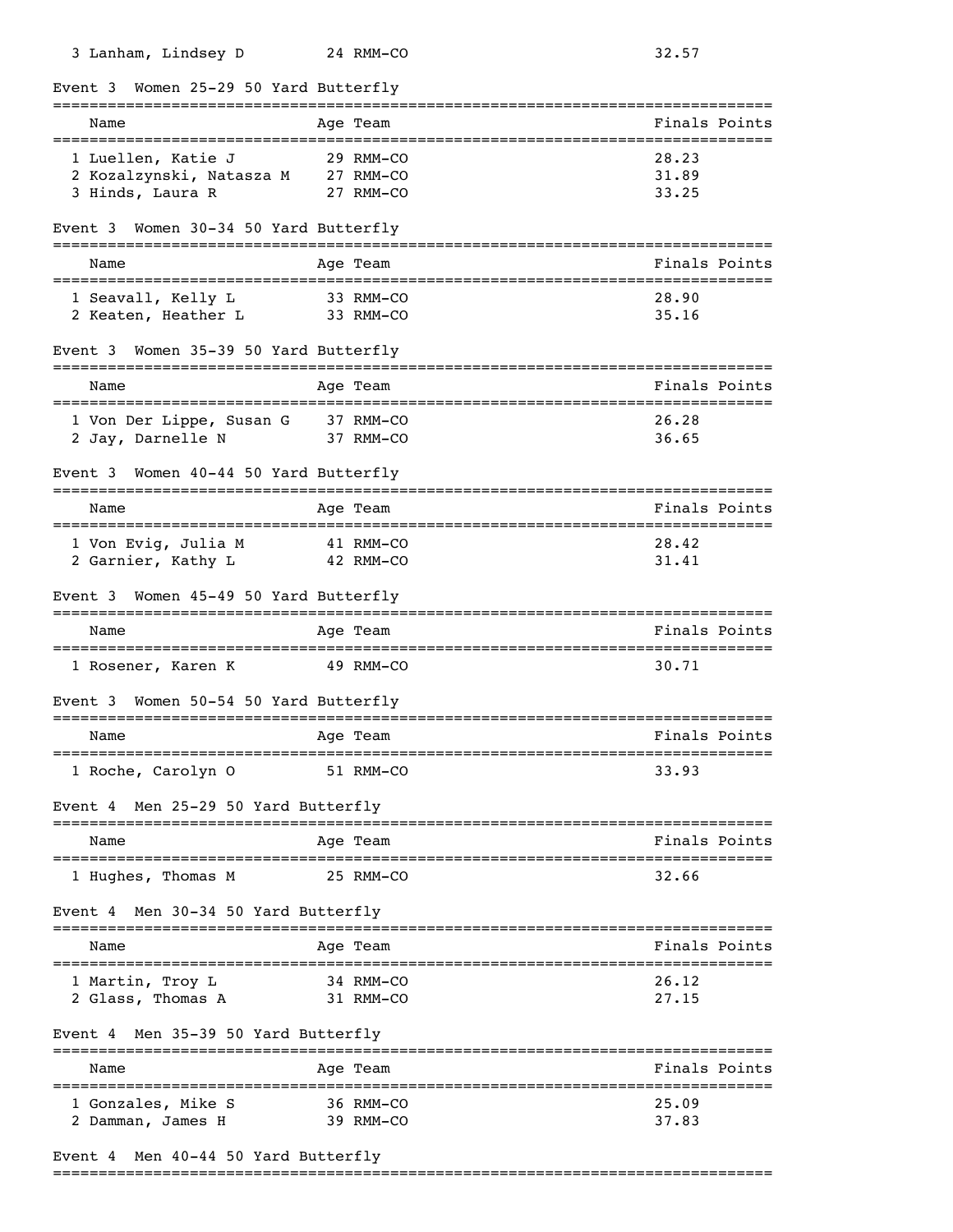|                                                                                  | Age Team                  | Finals Points |
|----------------------------------------------------------------------------------|---------------------------|---------------|
| 1 Franklin, Russ J                                                               | 44 RMM-CO                 | 31.68         |
| 2 Vandenberg, Edward H                                                           | 44 RMM-CO                 | 36.07         |
| 3 Palmer, Brad D                                                                 | 42 RMM-CO                 | 36.55         |
| 4 Reetz, Eric C                                                                  | 43 RMM-CO                 | 38.73         |
|                                                                                  |                           |               |
| Men 45-49 50 Yard Butterfly<br>Event 4                                           |                           |               |
| Name                                                                             | Age Team                  | Finals Points |
| 1 Lehman, Melvin J                                                               | 48 RMM-CO                 | 29.75         |
| 2 McElninney, Tom B                                                              | 49 RMM-CO                 | 32.86         |
| 3 Lehman, Ron A                                                                  | 47 RMM-CO                 | 33.22         |
| Men 50-54 50 Yard Butterfly<br>Event 4<br>_________________________<br>--------- |                           |               |
| Name                                                                             | Age Team                  | Finals Points |
| 1 Fischer, Chuck C                                                               | 51 RMM-CO                 | 30.26         |
| 2 Silver, Steven M                                                               | 53 RMM-CO                 | 31.12         |
| 3 Brent, Rick L                                                                  | 52 RMM-CO                 | 33.81         |
| Men 55-59 50 Yard Butterfly<br>Event 4                                           |                           |               |
| Name                                                                             | Age Team                  | Finals Points |
|                                                                                  |                           |               |
| 1 Abrahams, Richard T                                                            | 57 RMM-CO                 | 25.53         |
| 2 McDanal, Steven K                                                              | 59 RMM-CO                 | 36.70         |
| 3 Packer, Gene E                                                                 | 59 RMM-CO                 | 41.27         |
| Men 65-69 50 Yard Butterfly<br>Event 4                                           |                           |               |
| Name                                                                             | Age Team                  | Finals Points |
| 1 Plummer, Mark A                                                                | 66 RMM-CO                 | 44.28         |
|                                                                                  |                           |               |
| Women 19-24 100 Yard Breaststroke<br>Event 5                                     |                           |               |
| Name                                                                             | -------------<br>Age Team | Finals Points |
|                                                                                  |                           | 1:16.21       |
| 1 Jennings, Jenn L<br>35.61<br>40.60                                             | 22 RMM-CO                 |               |
| 2 Lanham, Lindsey D                                                              | 24 RMM-CO                 | 1:18.11       |
| 37.34<br>40.77                                                                   |                           |               |
| 3 Fenimore, Audra R<br>41.90<br>36.88                                            | 20 RMM-CO                 | 1:18.78       |
| Women 25-29 100 Yard Breaststroke<br>Event 5                                     |                           |               |
| Name                                                                             | Age Team                  | Finals Points |
| 1 Pettitt, Karen R                                                               | 27 RMM-CO                 | 1:19.34       |
| 36.91 42.43                                                                      |                           |               |
| 2 Rawsky, Melissa I<br>37.88<br>45.51                                            | 27 RMM-CO                 | 1:23.39       |
| 3 Calip, Bridget D<br>51.58<br>59.18                                             | 25 RMM-CO                 | 1:50.76       |
| Women 30-34 100 Yard Breaststroke<br>Event 5                                     |                           |               |
| Name                                                                             | =========<br>Age Team     | Finals Points |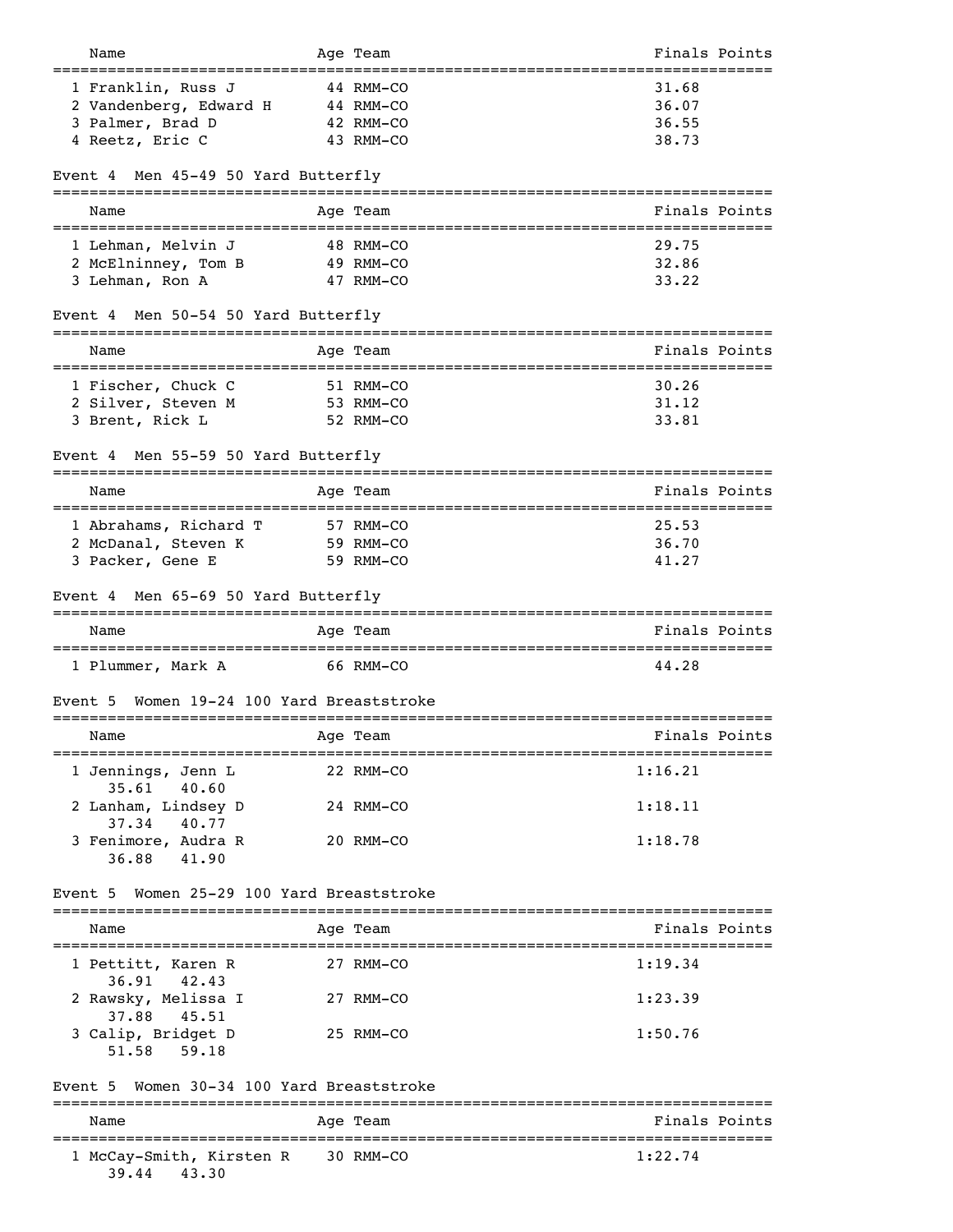## Event 5 Women 35-39 100 Yard Breaststroke

|                                               | ===========                       | _________________________________ |
|-----------------------------------------------|-----------------------------------|-----------------------------------|
| Name                                          | Age Team                          | Finals Points                     |
| 1 Campbell, Ellen E<br>41.03<br>37.08         | 39 RMM-CO                         | 1:18.11                           |
| 2 Plummer, Charlotte C<br>40.71<br>44.54      | 37 RMM-CO                         | 1:25.25                           |
| 3 Jenkins, Holly D<br>40.70 45.26             | 35 RMM-CO                         | 1:25.96                           |
| 4 Malone, Cindy D<br>45.12<br>54.13           | 38 RMM-CO                         | 1:39.25                           |
| Women 40-44 100 Yard Breaststroke<br>Event 5  |                                   |                                   |
| Name                                          | Age Team                          | Finals Points                     |
| 1 Von Evig, Julia M<br>33.87 39.35            | 41 RMM-CO                         | 1:13.22                           |
| Event 5<br>------------------------           | Women 45-49 100 Yard Breaststroke |                                   |
| Name                                          | =============<br>Age Team         | Finals Points                     |
| 1 Anderson, Cynthia B<br>41.36 44.59          | 46 RMM-CO                         | 1:25.95                           |
| Event 5                                       | Women 50-54 100 Yard Breaststroke |                                   |
| Name                                          | Age Team                          | Finals Points                     |
| 1 Burton, Linda J<br>41.42<br>46.06           | 51 RMM-CO                         | 1:27.48                           |
| Event 5 Women 55-59 100 Yard Breaststroke     |                                   | --------------------------------  |
| Name                                          | Age Team                          | Finals Points                     |
| 1 Oakley, Anne E<br>56.10<br>48.20            | 56 RMM-CO                         | 1:44.30                           |
| Event 5 Women 60-64 100 Yard Breaststroke     |                                   |                                   |
| Name                                          | Age Team                          | Finals Points                     |
| 1 Wise, Louise I<br>48.37 51.84               | 60 RMM-CO                         | 1:40.21                           |
| Men 19-24 100 Yard Breaststroke<br>Event 6    |                                   |                                   |
| Name                                          | Age Team                          | Finals Points                     |
| 1 Manning, Robert J<br>33.57 37.51            | 22 RMM-CO                         | 1:11.08                           |
| Men 35-39 100 Yard Breaststroke<br>Event 6    |                                   |                                   |
| Name                                          | Age Team                          | Finals Points                     |
| 1 Miller, George F<br>36.44                   | 37 RMM-CO                         | 1:09.55                           |
| 33.11<br>2 Matsumura, Koichi C<br>38.67 42.89 | 38 RMM-CO                         | 1:21.56                           |

3 Damman, James H 39 RMM-CO 1:25.65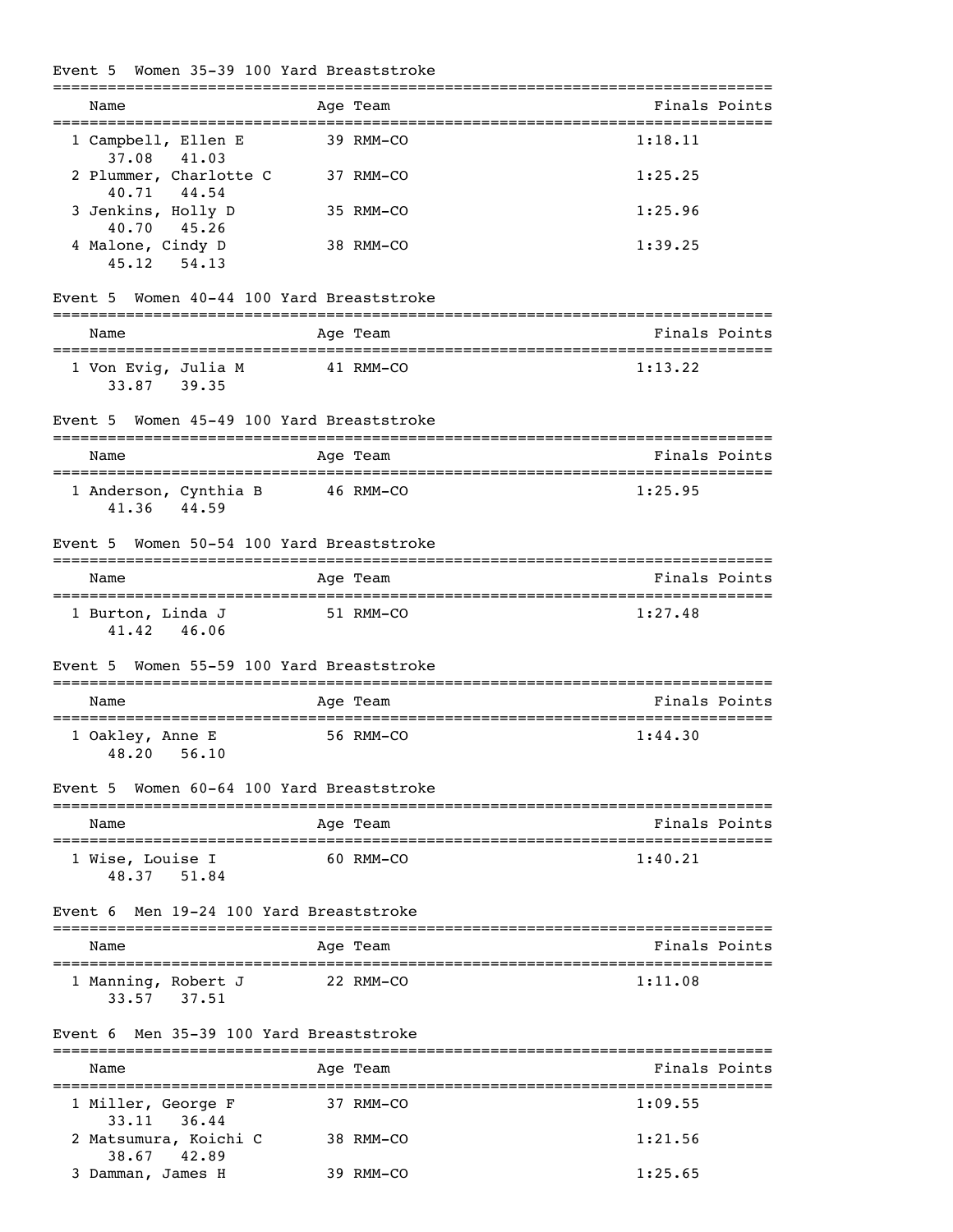| Men 40-44 100 Yard Breaststroke<br>Event 6              |                                 |                     |
|---------------------------------------------------------|---------------------------------|---------------------|
| Name                                                    | ===================<br>Age Team | Finals Points       |
| -- Houch, Eric H<br>39.89 45.33                         | 44 RMM-CO                       | DQ                  |
| Event 6 Men 45-49 100 Yard Breaststroke                 |                                 |                     |
| Name                                                    | Age Team                        | Finals Points       |
| 1 Waterbury, Stuart S<br>31.57 35.86                    | 49 RMM-CO                       | 1:07.43             |
| 2 Hess, Richard W<br>32.11<br>36.08                     | 48 RMM-CO                       | 1:08.19             |
| 3 Caldwell, Roy E<br>44.14<br>38.51                     | 49 RMM-CO                       | 1:22.65             |
| Men 50-54 100 Yard Breaststroke<br>Event 6              |                                 |                     |
| Name<br>==========================                      | Age Team                        | Finals Points       |
| 1 Fischer, Chuck C<br>$35.14$ $38.60$                   | 51 RMM-CO                       | 1:13.74             |
| 2 Parkinson, Bruce C<br>36.95<br>44.51                  | 51 RMM-CO                       | 1:21.46             |
| 3 Blodgett, Bob H<br>38.29 43.21                        | 52 RMM-CO                       | 1:21.50             |
| Event 6 Men 55-59 100 Yard Breaststroke                 |                                 |                     |
| Name                                                    | Age Team                        | Finals Points       |
| 1 Griffith, Bill R                                      | 56 RMM-CO                       | 1:12.38             |
| 37.77<br>34.61<br>2 Conland, Robert S<br>36.89<br>41.18 | 58 RMM-CO                       | 1:18.07             |
| Men 70-74 100 Yard Breaststroke<br>Event 6              |                                 |                     |
| Name                                                    | Age Team                        | Finals Points       |
| 1 Myers, John D<br>57.85<br>54.90                       | 72 RMM-CO                       | 1:52.75             |
| Women 19-24 50 Yard Backstroke<br>Event 7               |                                 |                     |
| Name                                                    | Age Team                        | Finals Points       |
| 1 Paighetti, Gina A<br>2 Brug, Carolyn J                | 24 RMM-CO<br>21 RMM-CO          | 29.28<br>35.00      |
| Women 25-29 50 Yard Backstroke<br>Event 7               |                                 |                     |
| Name                                                    | Age Team                        | Finals Points       |
| 1 Engelhardt, Katie I<br>2 Woolsey, Karrie R            | 26 RMM-CO<br>25 RMM-CO          | 32.45<br>35.45      |
| Women 35-39 50 Yard Backstroke<br>Event 7               |                                 |                     |
| Name                                                    | Age Team                        | Finals Points       |
|                                                         |                                 | :================== |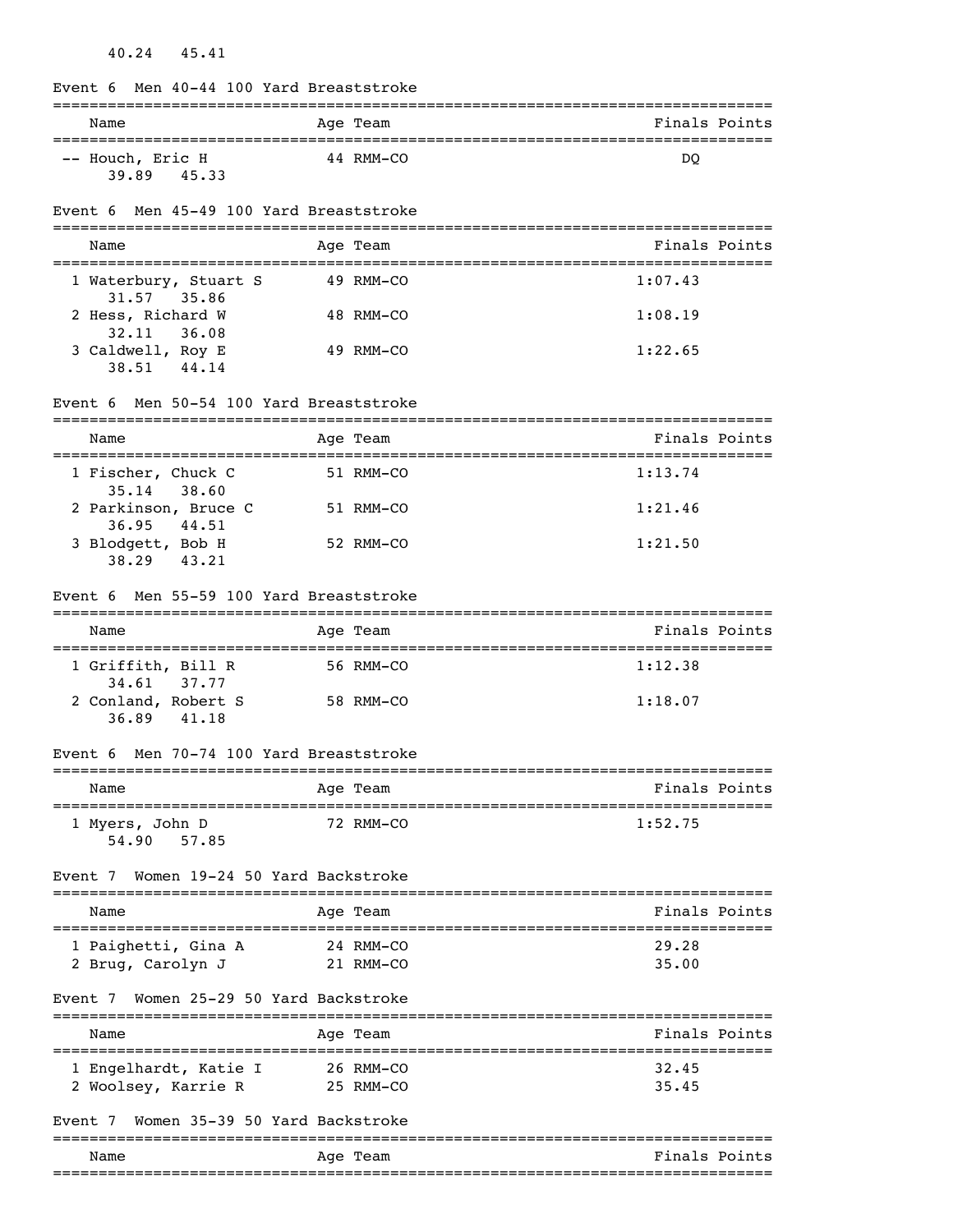| 1 Golding, Sandy F                                              | 39 RMM-CO                           | 36.36                                           |
|-----------------------------------------------------------------|-------------------------------------|-------------------------------------------------|
| Women 40-44 50 Yard Backstroke<br>Event 7                       |                                     |                                                 |
| ----------------------------<br>Name                            | ------------<br>Age Team            | Finals Points                                   |
| 1 Dugan, Joanne D                                               | 40 RMM-CO                           | ======================================<br>38.43 |
| Women 45-49 50 Yard Backstroke<br>Event 7                       |                                     |                                                 |
| Name                                                            | Age Team                            | Finals Points                                   |
| 1 Slavec, Deborah A                                             | 49 RMM-CO                           | 42.93                                           |
| Event 7 Women 55-59 50 Yard Backstroke                          |                                     |                                                 |
| Name                                                            | Age Team                            | Finals Points                                   |
| 1 Hashimoto, Christine L<br>2 Oakley, Anne E                    | 55 RMM-CO<br>56 RMM-CO              | 43.51<br>47.82                                  |
| Women 60-64 50 Yard Backstroke<br>Event 7                       |                                     |                                                 |
| Name                                                            | Age Team                            | Finals Points                                   |
| 1 Zentgraf, Karen E<br>2 Clapp, Mary Y<br>3 Croissant, Eileen M | 61 RMM-CO<br>63 RMM-CO<br>63 RMM-CO | 47.15<br>1:03.49<br>1:08.98                     |
| Event 7 Women 65-69 50 Yard Backstroke                          |                                     |                                                 |
| Name                                                            | Age Team                            | Finals Points                                   |
| 1 Stock, Liz S                                                  | 66 RMM-CO                           | 1:41.47                                         |
| Women 75-79 50 Yard Backstroke<br>Event 7                       |                                     |                                                 |
| Name                                                            | Age Team                            | Finals Points<br>=============================  |
| 1 Holmes, Frances N                                             | 75 RMM-CO                           | 1:05.65                                         |
| Event 8 Men 30-34 50 Yard Backstroke                            |                                     |                                                 |
| Name                                                            | Age Team                            | Finals Points                                   |
| 1 Hicks, Steve C                                                | 30 RMM-CO                           | 28.18                                           |
| Men 35-39 50 Yard Backstroke<br>Event 8                         |                                     |                                                 |
| Name                                                            | Age Team                            | Finals Points                                   |
| 1 Gonzales, Mike S                                              | 36 RMM-CO                           | 26.28                                           |
| Men 40-44 50 Yard Backstroke<br>Event 8                         |                                     |                                                 |
| Name<br>===============================                         | Age Team                            | Finals Points                                   |
| 1 Wesson, Jack D                                                | 41 RMM-CO                           | 30.30                                           |
| Men 45-49 50 Yard Backstroke<br>Event 8                         |                                     |                                                 |
| Name<br>___________________________                             | Age Team<br>----------              | Finals Points<br>=================              |
| 1 Lehman, Melvin J<br>2 Schoo, Dallas L                         | 48 RMM-CO<br>49 RMM-CO              | 30.28<br>47.67                                  |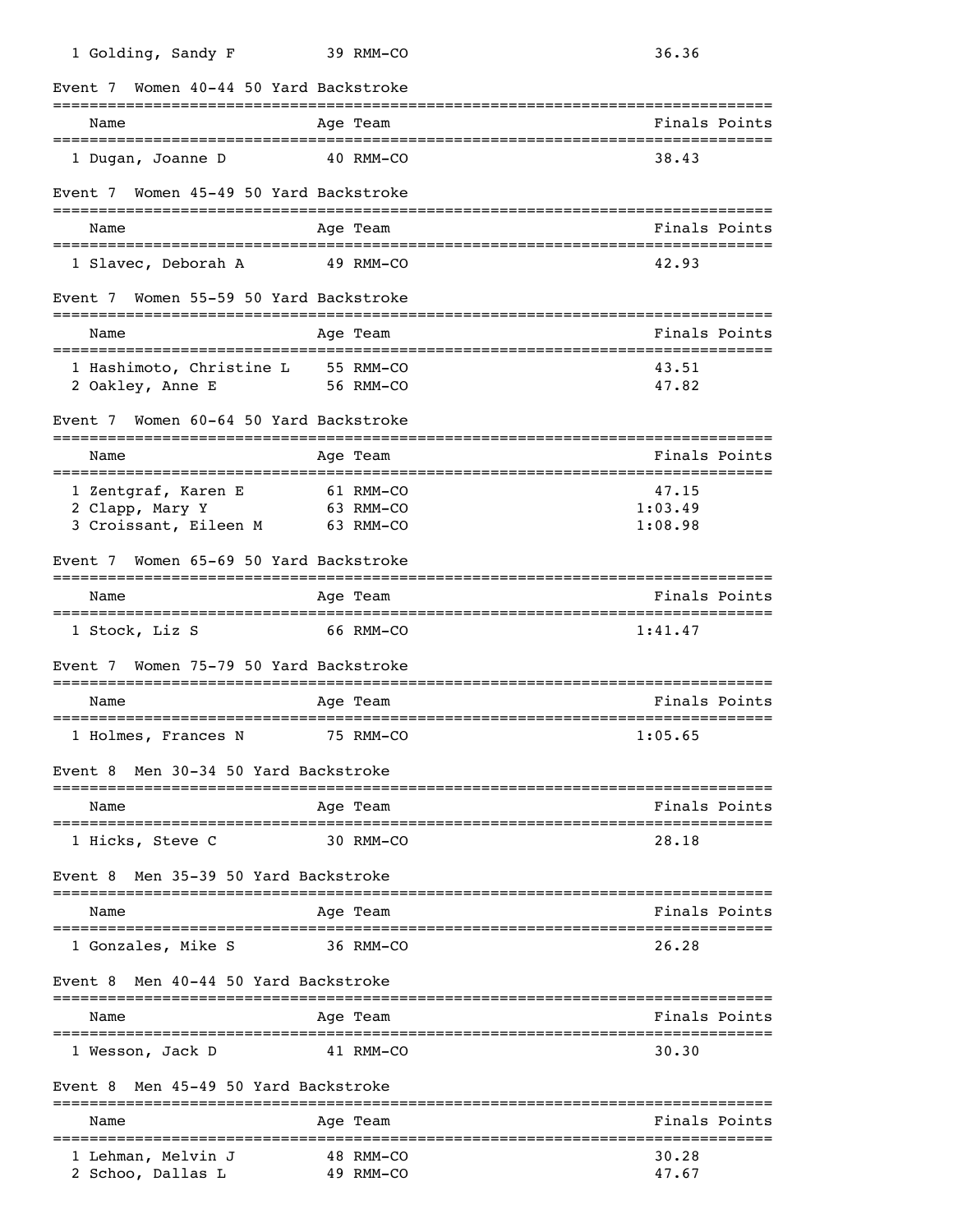| Men 50-54 50 Yard Backstroke<br>Event 8              |                        |                                     |
|------------------------------------------------------|------------------------|-------------------------------------|
| =================================<br>Name            | Age Team               | ==================<br>Finals Points |
| 1 Silver, Steven M                                   | 53 RMM-CO              | 33.22                               |
| Men 55-59 50 Yard Backstroke<br>Event 8              |                        |                                     |
| Name                                                 | Age Team               | Finals Points                       |
| 1 Packer, Gene E<br>2 McDanal, Steven K              | 59 RMM-CO<br>59 RMM-CO | 45.21<br>45.92                      |
| Men 60-64 50 Yard Backstroke<br>Event 8              |                        |                                     |
| Name                                                 | Age Team               | Finals Points                       |
| 1 Reynolds, Bing G                                   | 62 RMM-CO              | 48.67                               |
| Men 80-84 50 Yard Backstroke<br>Event 8              |                        |                                     |
| Name                                                 | Age Team               | Finals Points                       |
| 1 Wood, Richard H                                    | 81 RMM-CO              | 54.19                               |
| Women 19-24 100 Yard Freestyle<br>Event 9            |                        |                                     |
| Name                                                 | Age Team               | Finals Points                       |
| 1 Brug, Carolyn J<br>30.11 33.66                     | 21 RMM-CO              | 1:03.77                             |
| 2 Griner, Susan K<br>53.87<br>45.00                  | 23 RMM-CO              | 1:38.87                             |
| Women 25-29 100 Yard Freestyle<br>Event 9            |                        |                                     |
| Name                                                 | Age Team               | Finals Points                       |
| 1 Bernard, Rachael H<br>28.75 32.55                  | 27 RMM-CO              | 1:01.30                             |
| 2 Kozalzynski, Natasza M 27 RMM-CO<br>29.96<br>32.48 |                        | 1:02.44                             |
| 3 Hinds, Laura R<br>30.80<br>33.52                   | 27 RMM-CO              | 1:04.32                             |
| 4 Woolsey, Karrie R<br>35.39<br>32.85                | 25 RMM-CO              | 1:08.24                             |
| Event 9 Women 30-34 100 Yard Freestyle               |                        |                                     |
| Name                                                 | Age Team               | Finals Points                       |
| 1 Seavall, Kelly L                                   | 33 RMM-CO              | 56.54                               |
| 27.35<br>29.19<br>2 McCay-Smith, Kirsten R 30 RMM-CO |                        | 1:06.99                             |
| 32.82<br>34.17<br>3 Keaten, Heather L<br>32.17 34.95 | 33 RMM-CO              | 1:07.12                             |
| Event 9 Women 35-39 100 Yard Freestyle               |                        |                                     |
| Name                                                 | Age Team               | Finals Points                       |
| 1 Jenkins, Holly D<br>29.79<br>32.25                 | 35 RMM-CO              | 1:02.04                             |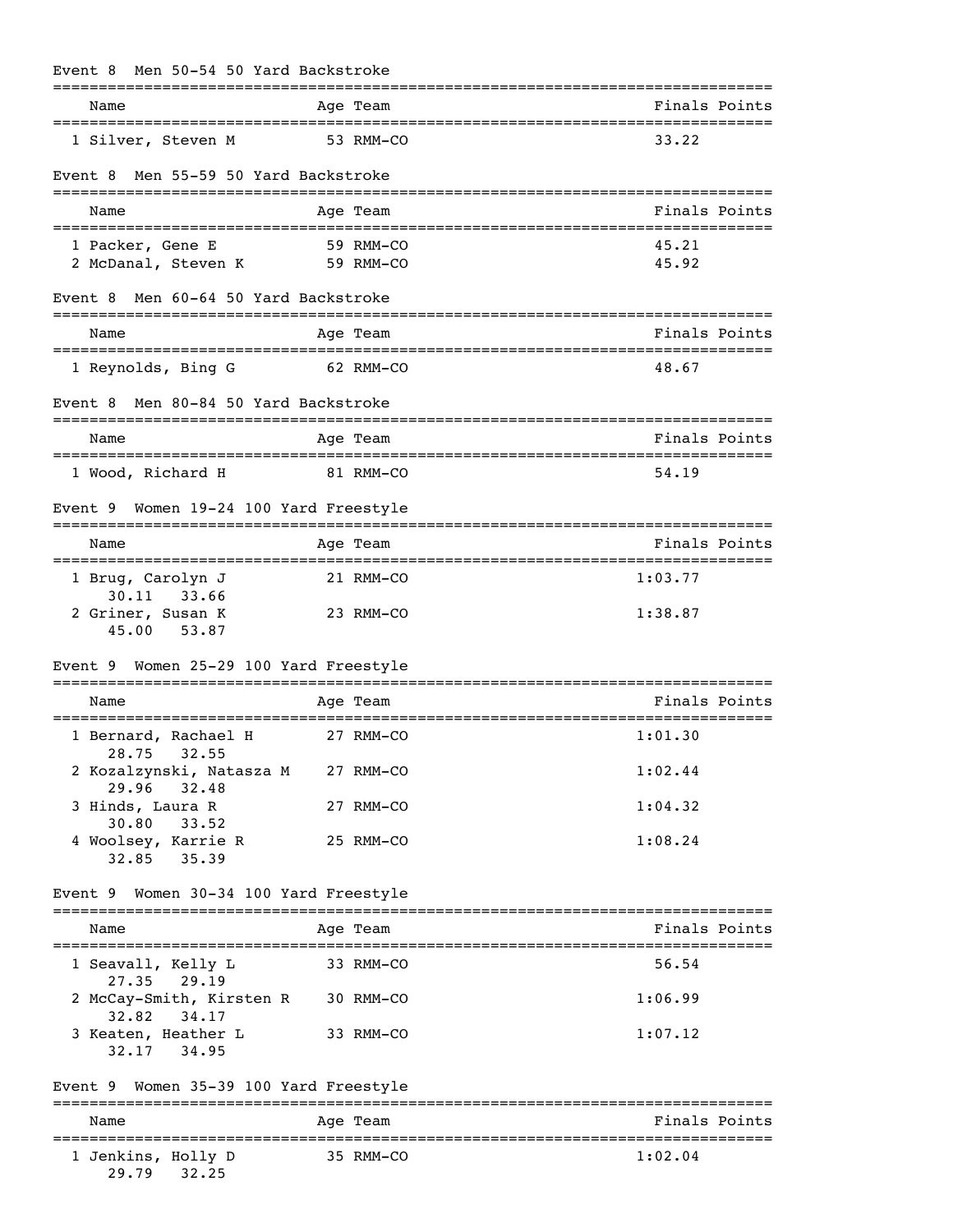| 2 Jay, Darnelle N<br>34.87 35.30 | 37 RMM-CO | 1:10.17 |
|----------------------------------|-----------|---------|
| 3 Malone, Cindy D<br>34.69 43.12 | 38 RMM-CO | 1:17.81 |

| Event 9 Women 40-44 100 Yard Freestyle             |           |               |
|----------------------------------------------------|-----------|---------------|
| Name                                               | Age Team  | Finals Points |
| 1 Garnier, Kathy L<br>28.58<br>27.41               | 42 RMM-CO | 55.99         |
| 2 Hawkinson, Cindy D<br>37.23 40.06                | 42 RMM-CO | 1:17.29       |
| Event 9 Women 45-49 100 Yard Freestyle             |           |               |
| Name                                               | Age Team  | Finals Points |
| 1 Rosener, Karen K<br>29.96<br>32.73               | 49 RMM-CO | 1:02.69       |
| 2 Bailey, Nancy C<br>34.96 37.76                   | 47 RMM-CO | 1:12.72       |
| Event 9 Women 50-54 100 Yard Freestyle             |           |               |
| Name<br>------------------------                   | Age Team  | Finals Points |
| 1 Yoder, Margie Y<br>39.48 43.96                   | 50 RMM-CO | 1:23.44       |
| Event 9 Women 55-59 100 Yard Freestyle             |           |               |
| Name                                               | Age Team  | Finals Points |
| 1 Anziano, Marcia A<br>40.61<br>38.56              | 57 RMM-CO | 1:19.17       |
| 2 Hashimoto, Christine L<br>37.57<br>48.48         | 55 RMM-CO | 1:26.05       |
| 3 Sussbauer, Sheryl R<br>52.43<br>47.29            | 59 RMM-CO | 1:39.72       |
| Women 60-64 100 Yard Freestyle<br>Event 9          |           |               |
| Name                                               | Age Team  | Finals Points |
| 1 Wise, Louise I<br>40.00<br>37.26                 | 60 RMM-CO | 1:17.26       |
| 2 Croissant, Eileen M                              | 63 RMM-CO | 1:38.61       |
| 53.16<br>45.45<br>3 Clapp, Mary Y<br>57.64 1:03.89 | 63 RMM-CO | 2:01.53       |
| Event 9 Women 65-69 100 Yard Freestyle             |           |               |
| Name                                               | Age Team  | Finals Points |
| 1 Stock, Liz S<br>$1:40.11$ $1:44.65$              | 66 RMM-CO | 3:24.76       |
| Event 9 Women 75-79 100 Yard Freestyle             |           |               |
| Name                                               | Age Team  | Finals Points |
| 1 Holmes, Frances N                                | 75 RMM-CO | 2:15.37       |

1:02.52 1:12.85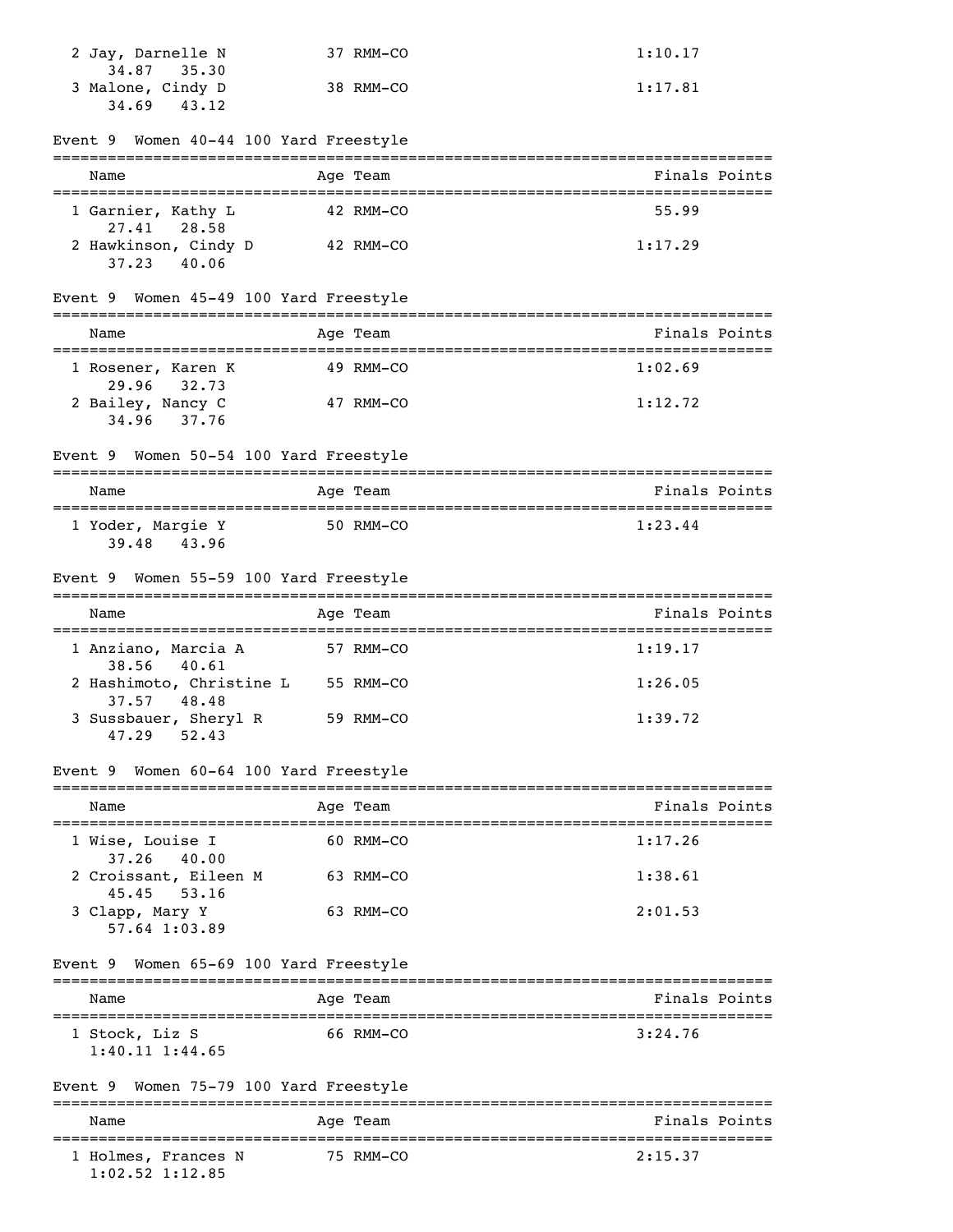| Men 19-24 100 Yard Freestyle<br>Event 10                |           |                                            |
|---------------------------------------------------------|-----------|--------------------------------------------|
| Name                                                    | Aqe Team  | Finals Points                              |
| 1 Manning, Robert J<br>30.09<br>27.34                   | 22 RMM-CO | 57.43                                      |
| Men 25-29 100 Yard Freestyle<br>Event 10                |           |                                            |
| Name<br>=========================                       | Age Team  | Finals Points                              |
| 1 Hughes, Thomas M<br>31.65<br>30.06                    | 25 RMM-CO | 1:01.71                                    |
| Men 30-34 100 Yard Freestyle<br>Event 10                |           |                                            |
| Name                                                    | Age Team  | Finals Points                              |
| ===========================<br>1 Nasser, Rob D          | 33 RMM-CO | 49.65                                      |
| 23.77 25.88<br>2 Glass, Thomas A                        | 31 RMM-CO | 51.20                                      |
| 24.70<br>26.50<br>3 McWhinney, Chad D<br>31.98<br>29.85 | 30 RMM-CO | 1:01.83                                    |
| Men 35-39 100 Yard Freestyle<br>Event 10                |           |                                            |
| Name                                                    | Age Team  | Finals Points                              |
| 1 Motter, Tim M                                         | 37 RMM-CO | 53.22                                      |
| 25.39<br>27.83<br>2 McKissick, Mack K                   | 38 RMM-CO | 55.90                                      |
| 29.12<br>26.78<br>3 Chalona, Michael W<br>27.23 30.47   | 35 RMM-CO | 57.70                                      |
| Men 40-44 100 Yard Freestyle<br>Event 10                |           |                                            |
| Name                                                    | Age Team  | _________________________<br>Finals Points |
| 1 Wesson, Jack D                                        | 41 RMM-CO | 53.12                                      |
| 25.62 27.50<br>2 Johnson, Bart T                        | 40 RMM-CO | 1:02.42                                    |
| 28.81 33.61<br>3 Franklin, Russ J                       | 44 RMM-CO | 1:02.51                                    |
| 32.90<br>29.61<br>4 Houch, Eric H                       | 44 RMM-CO | 1:04.35                                    |
| 31.13<br>33.22<br>5 Vandenberg, Edward H                | 44 RMM-CO | 1:08.29                                    |
| 33.43 34.86<br>6 Palmer, Brad D                         | 42 RMM-CO | 1:10.72                                    |
| 35.01 35.71<br>7 Laverty, David F<br>$32.92$ $38.63$    | 40 RMM-CO | 1:11.55                                    |
| Event 10 Men 45-49 100 Yard Freestyle                   |           |                                            |
| Name                                                    | Age Team  | Finals Points                              |
| 1 Hess, Richard W                                       | 48 RMM-CO | 52.47                                      |
| $25.15$ $27.32$<br>2 Lehman, Ron A                      | 47 RMM-CO | 1:00.51                                    |

3 Lehman, Melvin J 48 RMM-CO 1:02.45

29.59 30.92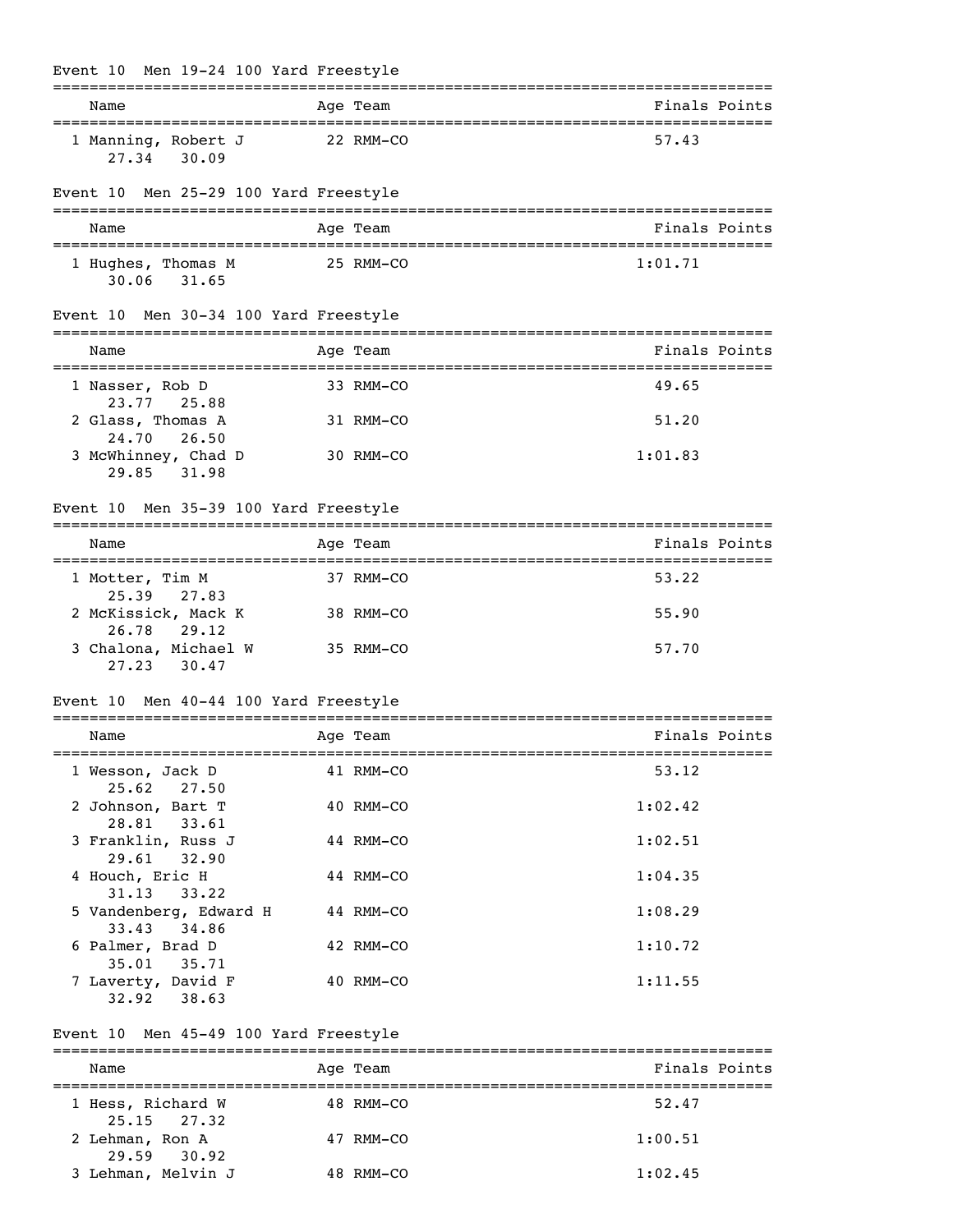| 29.62 32.83         |              |         |
|---------------------|--------------|---------|
| 4 McElninney, Tom B | 49 RMM-CO    | 1:03.10 |
| 29.59 33.51         |              |         |
| 5 Gerety, Colin I   | 49 RMM-CO    | 1:06.29 |
| $31.15$ $35.14$     |              |         |
| 6 Lee, Wayne N      | 48 RMM-CO    | 1:09.40 |
| $32.29$ $37.11$     |              |         |
| 7 Caldwell, Roy E   | 49 RMM-CO    | 1:12.03 |
| $35.03$ $37.00$     |              |         |
| 8 Schoo, Dallas L   | RMM-CO<br>49 | 1:25.74 |
| 42.37<br>43.37      |              |         |

#### Event 10 Men 50-54 100 Yard Freestyle

| Name                                 | Age Team  | Finals Points |
|--------------------------------------|-----------|---------------|
| 1 McDonald, Lee H<br>25.82 28.48     | 50 RMM-CO | 54.30         |
| 2 Streicher, Pete H<br>1:02.47       | 52 RMM-CO | 1:02.15       |
| 3 Blodgett, Bob H<br>$30.71$ $32.90$ | 52 RMM-CO | 1:03.61       |
| 4 Dallow, Kurt T<br>35.66 40.88      | 50 RMM-CO | 1:16.54       |

#### Event 10 Men 55-59 100 Yard Freestyle

| Name                                   | Age Team  | Finals Points |
|----------------------------------------|-----------|---------------|
| 1 Abrahams, Richard T<br>24.64 27.40   | 57 RMM-CO | 52.04         |
| 2 McCormick, Paul L<br>27.50 29.40     | 55 RMM-CO | 56.90         |
| 3 Townsend, Cecil I<br>$30.10$ $33.56$ | 55 RMM-CO | 1:03.66       |
| 4 Edwards, Morgan G<br>31.70 35.79     | 58 RMM-CO | 1:07.49       |
| 5 Oakley, Stephen P<br>32.76 35.93     | 57 RMM-CO | 1:08.69       |

## Event 10 Men 60-64 100 Yard Freestyle

| Name                                 |  | Age Team  | Finals Points |
|--------------------------------------|--|-----------|---------------|
| 1 Chessnoe, Michael S<br>38.34 39.91 |  | 61 RMM-CO | 1:18.25       |
| 2 Reynolds, Bing G<br>43.75 51.56    |  | 62 RMM-CO | 1:35.31       |

#### Event 10 Men 65-69 100 Yard Freestyle

| Name                                | Age Team  | Finals Points |
|-------------------------------------|-----------|---------------|
| 1 King, Bill K<br>$33.17$ $35.94$   | 69 RMM-CO | 1:09.11       |
| 2 Plummer, Mark A<br>36.43<br>40.93 | 66 RMM-CO | 1:17.36       |

### Event 10 Men 80-84 100 Yard Freestyle =============================================================================== Name Age Team Age Team Finals Points =============================================================================== 1 Wood, Richard H

49.34 1:00.60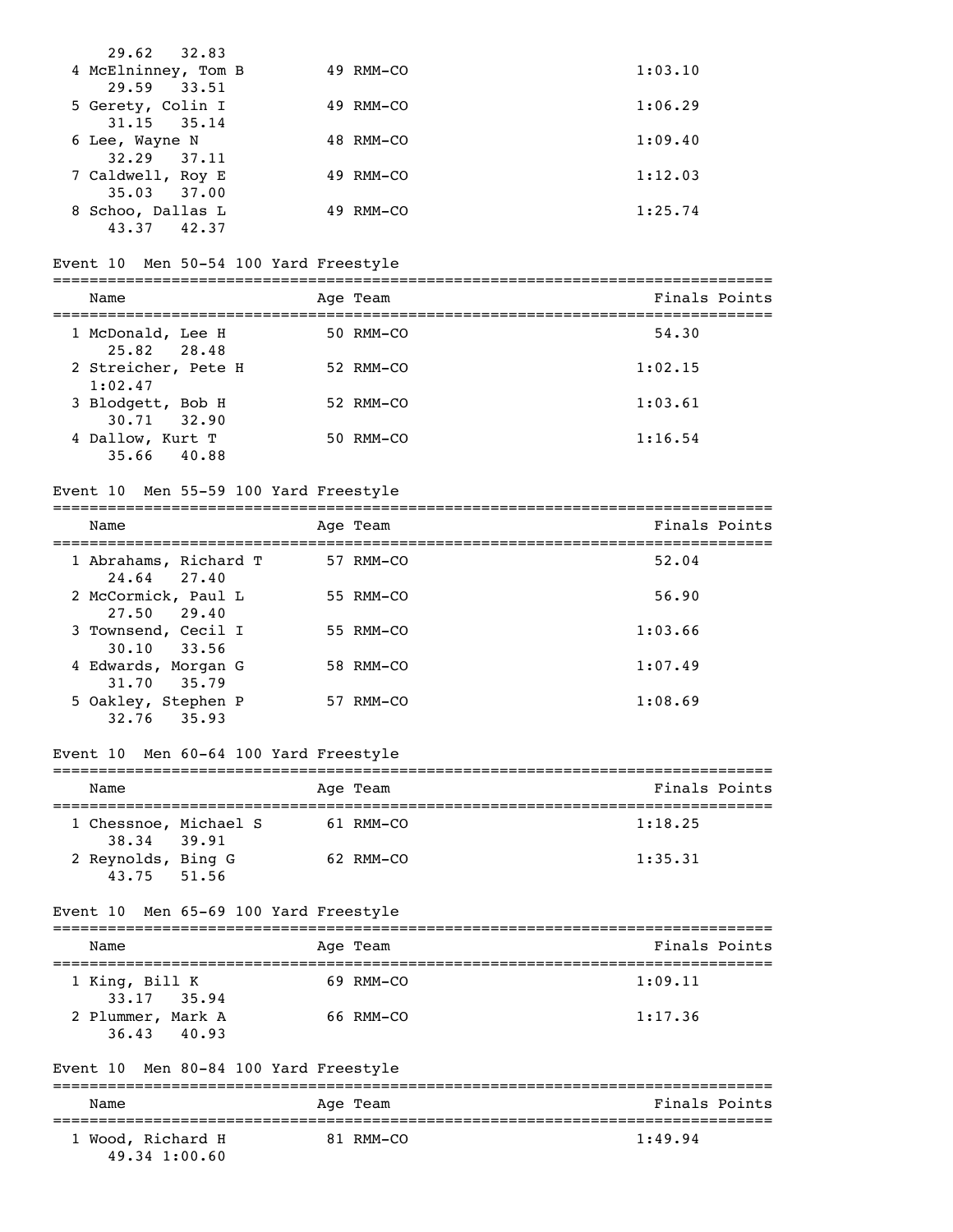| Event 11 Women 25-29 200 Yard Freestyle                                            |                                               |                 |
|------------------------------------------------------------------------------------|-----------------------------------------------|-----------------|
| Name                                                                               | Age Team                                      | Finals Points   |
| 1 Van Slingerlandt, Mica M 26 RMM-CO                                               |                                               | 2:21.86         |
| 34.13 37.16<br>30.53<br>2 Luellen, Katie J 29 RMM-CO<br>35.76 37.16 39.18<br>31.99 | 40.04                                         | 2:24.09         |
| 3 Kralik, Melissa A 29 RMM-CO<br>36.70 39.04 39.29<br>33.29                        |                                               | 2:28.32         |
| Event 11 Women 30-34 200 Yard Freestyle                                            |                                               |                 |
| Name                                                                               | Age Team                                      | Finals Points   |
| 1 Keaten, Heather L 33 RMM-CO<br>32.69 37.04 40.51 40.35                           |                                               | 2:30.59         |
| Event 11 Women 35-39 200 Yard Freestyle                                            |                                               |                 |
| Name                                                                               | Age Team                                      | Finals Points   |
| 1 Von Der Lippe, Susan G 37 RMM-CO<br>29.71<br>33.25 33.20 33.41                   |                                               | 2:09.57         |
| 2 Plummer, Charlotte C 37 RMM-CO<br>45.60 47.12<br>41.50                           | 46.81                                         | 3:01.03         |
| Event 11 Women 40-44 200 Yard Freestyle                                            |                                               |                 |
| Name                                                                               | Age Team                                      | Finals Points   |
| 1 Drozda, Cathy M 43 RMM-CO<br>37.43 43.70 42.82 44.45                             |                                               | 2:48.40         |
| Event 11 Women 60-64 200 Yard Freestyle                                            |                                               |                 |
| Name                                                                               | Age Team                                      | Finals Points   |
| 1 Wise, Louise I                                                                   | 60 RMM-CO                                     | 3:35.03         |
| 50.61 54.76 55.50 54.16<br>2 Rudie, Margery A                                      | 64 RMM-CO                                     | 6:58.94         |
| Event 12 Men 30-34 200 Yard Freestyle                                              |                                               | =============== |
| Name                                                                               | Age Team                                      | Finals Points   |
| 1 Martin, Troy L<br>30.64 31.77 32.25<br>27.64                                     | 34 RMM-CO                                     | 2:02.30         |
| Event 12 Men 35-39 200 Yard Freestyle                                              |                                               |                 |
| Name                                                                               | Age Team                                      | Finals Points   |
| 1 Gonzales, Mike S                                                                 | 36 RMM-CO                                     | 1:58.38         |
| 29.55<br>26.56<br>2 Pease, Richard B<br>26.61<br>29.50                             | 31.32<br>30.95<br>37 RMM-CO<br>30.51<br>32.42 | 1:59.04         |
| 3 Miller, George F                                                                 | 37 RMM-CO                                     | 2:35.86         |
| 34.95<br>40.17<br>4 Starr, Robert J<br>41.89<br>49.61<br>51.88                     | 40.49<br>40.25<br>38 RMM-CO<br>50.13          | 3:13.51         |
| Men 45-49 200 Yard Freestyle<br>Event 12                                           |                                               |                 |
| Name                                                                               | Age Team                                      | Finals Points   |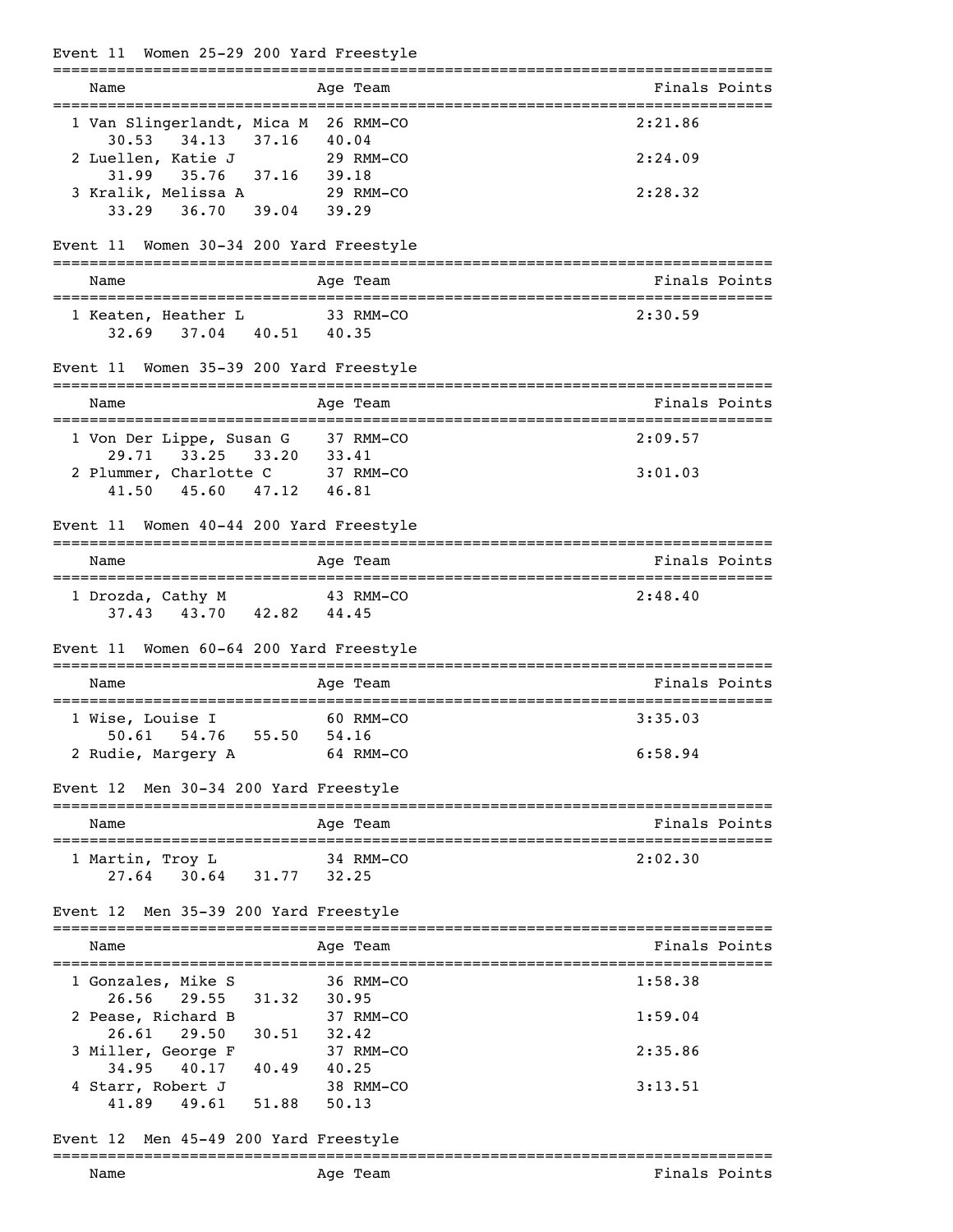| 1 Hughes, John S                                           | 49 RMM-CO              | 2:13.64            |
|------------------------------------------------------------|------------------------|--------------------|
| 33.62 33.96 34.41<br>31.65<br>2 Stanback, John H 49 RMM-CO |                        | 2:22.88            |
| 33.70 35.92 36.21 37.05                                    |                        |                    |
| 3 Waterbury, Stuart S 49 RMM-CO<br>32.51 38.45 40.62 41.83 |                        | 2:33.41            |
|                                                            |                        |                    |
| Event 12 Men 55-59 200 Yard Freestyle                      |                        |                    |
| Name                                                       | Age Team               | Finals Points      |
| 1 Abbott, William A                                        | 56 RMM-CO              | 2:38.95            |
| $31.67$ $44.05$ $48.38$ $34.85$<br>2 Burson, Bill L        | 57 RMM-CO              | 2:39.45            |
| 34.54 43.77 46.63 34.51                                    |                        |                    |
| Event 15 Women 19-24 200 Yard IM                           |                        |                    |
| Name                                                       |                        | Finals Points      |
|                                                            | Age Team               |                    |
| 1 Jennings, Jenn L                                         | 22 RMM-CO              | 2:32.17            |
| 33.12 38.33 43.83 36.89<br>2 Brug, Carolyn J               | 21 RMM-CO              | 2:43.33            |
| Women 25-29 200 Yard IM<br>Event 15                        |                        |                    |
|                                                            |                        |                    |
| Name                                                       | Age Team               | Finals Points      |
| 1 Pettitt, Karen R                                         | 27 RMM-CO              | 2:26.01            |
| 31.59 39.25 42.32 32.85<br>2 Kralik, Melissa A             | 29 RMM-CO              | 2:30.50            |
| 33.58 37.74 43.98                                          | 35.20                  |                    |
| Event 15 Women 35-39 200 Yard IM                           |                        |                    |
| Name                                                       | Age Team               | Finals Points      |
| 1 Plummer, Charlotte C 37 RMM-CO                           | :==========            | =======<br>2:48.67 |
| 34.88<br>47.04 48.81                                       | 37.94                  |                    |
| Women 40-44 200 Yard IM<br>Event 15                        |                        |                    |
| Name                                                       | Age Team               | Finals Points      |
|                                                            |                        |                    |
| 1 Drozda, Cathy M<br>2 Hawkinson, Cindy D                  | 43 RMM-CO<br>42 RMM-CO | 2:29.36<br>3:19.48 |
| 44.88 54.88 56.01 43.71                                    |                        |                    |
| Event 16<br>Men 30-34 200 Yard IM                          |                        |                    |
| Name                                                       | Age Team               | Finals Points      |
|                                                            |                        |                    |
| 1 Nasser, Rob D<br>$27.28$ $35.90$ $41.01$                 | 33 RMM-CO<br>33.11     | 2:17.30            |
|                                                            |                        |                    |
| Event 16 Men 35-39 200 Yard IM                             | -------                |                    |
| Name                                                       | Age Team               | Finals Points      |
| 1 McKissick, Mack K                                        | 38 RMM-CO              | 2:21.11            |
| 36.58<br>30.47                                             | 41.25 32.81            |                    |
| Event 16 Men 45-49 200 Yard IM                             |                        |                    |

===============================================================================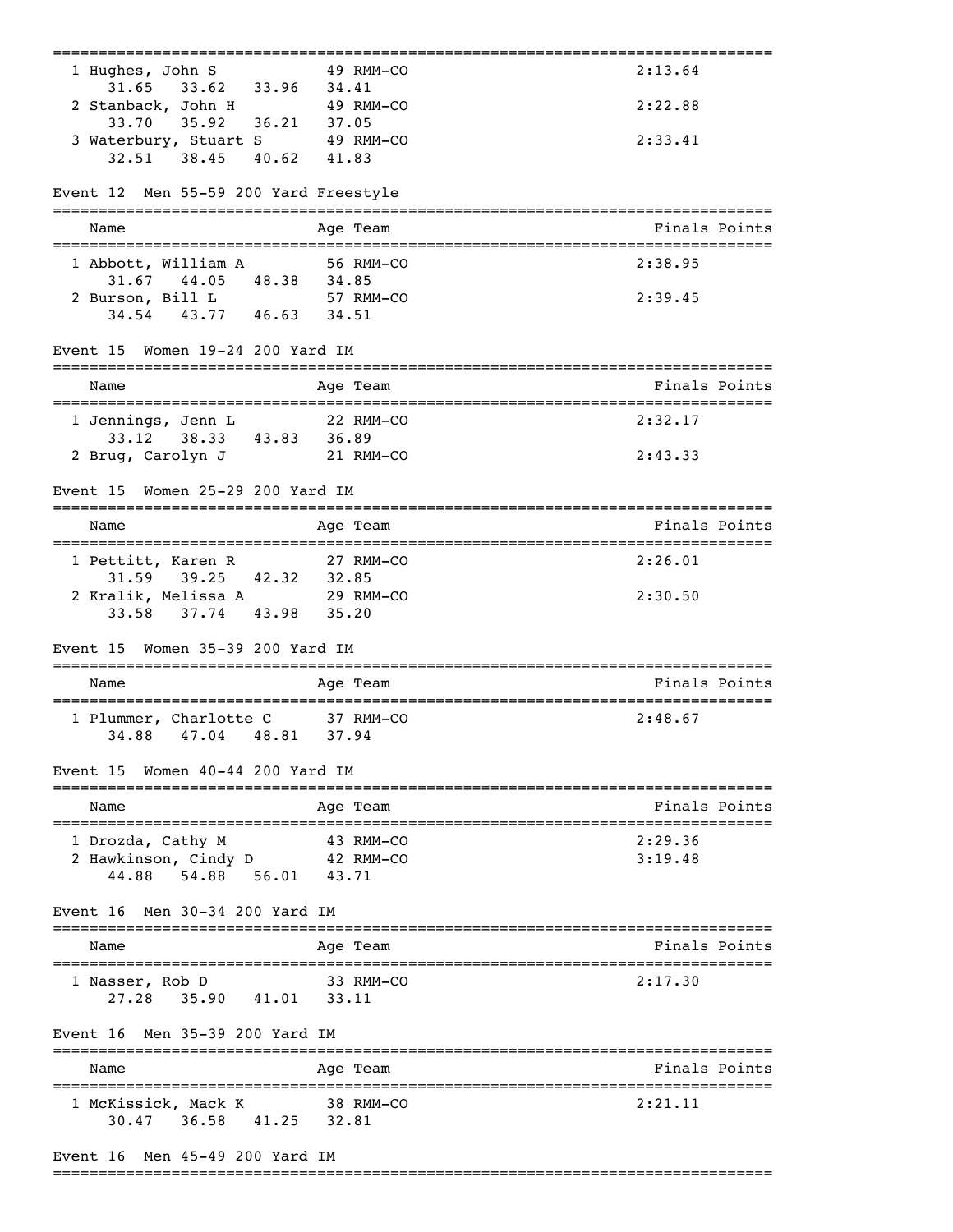| Name                                                                                 | Age Team                                       | Finals Points                            |
|--------------------------------------------------------------------------------------|------------------------------------------------|------------------------------------------|
| ===================================<br>1 Lehman, Ron A<br>44.44 56.38 33.82<br>38.99 | =================================<br>47 RMM-CO | 2:53.63                                  |
| Men 50-54 200 Yard IM<br>Event 16                                                    |                                                |                                          |
| Name                                                                                 | Age Team                                       | Finals Points                            |
| 1 Fischer, Chuck C<br>31.91 40.13 45.42 34.81                                        | 51 RMM-CO                                      | 2:32.27                                  |
| 2 Varner, Tim V                                                                      | 51 RMM-CO                                      | 2:47.33                                  |
| 36.16 45.73 48.11 37.33<br>3 Brent, Rick L<br>47.19 58.69 34.94<br>41.06             | 52 RMM-CO                                      | 3:01.88                                  |
| Men 55-59 200 Yard IM<br>Event 16                                                    |                                                |                                          |
| Name                                                                                 | Age Team                                       | Finals Points                            |
| ======================================<br>1 McDanal, Steven K                        | =================================<br>59 RMM-CO | 3:23.22                                  |
| 40.91 58.74 58.54 45.03                                                              |                                                |                                          |
| Event 16 Men 60-64 200 Yard IM                                                       |                                                |                                          |
| Name                                                                                 | Age Team                                       | Finals Points                            |
| 1 Chessnoe, Michael S 61 RMM-CO<br>56.23 1:00.23 1:01.25 42.19                       |                                                | 3:39.90                                  |
| Men 70-74 200 Yard IM<br>Event 16                                                    |                                                |                                          |
| Name                                                                                 | Age Team                                       | Finals Points                            |
| 1 Myers, John D<br>54.49 1:08.16 1:00.28 53.31                                       | 72 RMM-CO                                      | 3:56.24                                  |
| Women 19-24 50 Yard Breaststroke<br>Event 17                                         |                                                |                                          |
| Name                                                                                 | Age Team                                       | Finals Points                            |
| 1 Paighetti, Gina A                                                                  | 24 RMM-CO                                      | ===============================<br>35.10 |
| 2 Jennings, Jenn L<br>3 Lanham, Lindsey D                                            | 22 RMM-CO<br>24 RMM-CO                         | 35.25                                    |
| 4 Fenimore, Audra R                                                                  | 20 RMM-CO                                      | 35.34<br>36.04                           |
| Women 25-29 50 Yard Breaststroke<br>Event 17<br>___________________________________  |                                                |                                          |
| Name                                                                                 | Age Team                                       | Finals Points                            |
| 1 Rawsky, Melissa I                                                                  | 27 RMM-CO                                      | 37.32                                    |
| 2 Kozalzynski, Natasza M 27 RMM-CO                                                   |                                                | 40.14                                    |
| 3 Calip, Bridget D                                                                   | 25 RMM-CO                                      | 47.40                                    |
| Women 30-34 50 Yard Breaststroke<br>Event 17                                         |                                                |                                          |
| Name                                                                                 | Age Team                                       | Finals Points                            |
| 1 Seavall, Kelly L<br>2 McCay-Smith, Kirsten R 30 RMM-CO                             | 33 RMM-CO                                      | 33.38<br>38.75                           |
| Women 35-39 50 Yard Breaststroke<br>Event 17                                         |                                                |                                          |
| Name                                                                                 | ==========                                     | Finals Points                            |
|                                                                                      | Age Team                                       |                                          |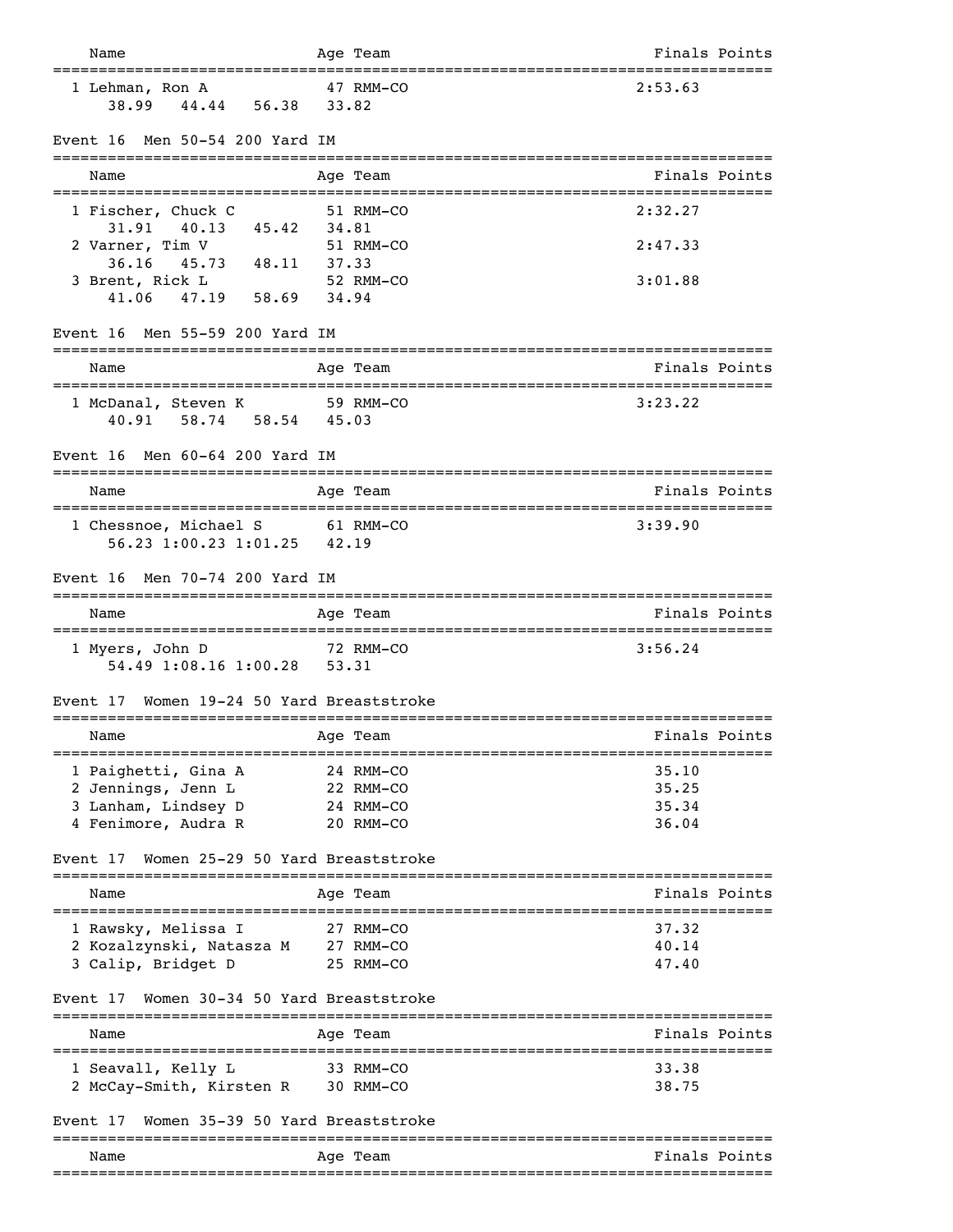| Women 40-44 50 Yard Breaststroke<br>Event 17                                    |                |
|---------------------------------------------------------------------------------|----------------|
| --------------------------------                                                |                |
| Name<br>Age Team<br>=====================================                       | Finals Points  |
| 1 Von Evig, Julia M<br>41 RMM-CO                                                | 32.98          |
| Women 45-49 50 Yard Breaststroke<br>Event 17                                    |                |
| Name<br>Age Team                                                                | Finals Points  |
| 1 Rosener, Karen K<br>49 RMM-CO                                                 | 38.03          |
| 2 Anderson, Cynthia B<br>46 RMM-CO<br>3 Slavec, Deborah A<br>49 RMM-CO          | 38.13<br>42.50 |
| Women 50-54 50 Yard Breaststroke<br>Event 17                                    |                |
| Name<br>Age Team<br>--------------------------<br>============================= | Finals Points  |
| 1 Roche, Carolyn O<br>51 RMM-CO                                                 | 39.26          |
| 2 Burton, Linda J<br>51 RMM-CO<br>3 Yoder, Margie Y<br>50 RMM-CO                | 40.64<br>53.94 |
| Women 55-59 50 Yard Breaststroke<br>Event 17                                    |                |
| Age Team<br>Name                                                                | Finals Points  |
|                                                                                 |                |
|                                                                                 | 47.99          |
| 1 Oakley, Anne E<br>56 RMM-CO<br>2 Hashimoto, Christine L<br>55 RMM-CO          | 48.79          |
| Women 60-64 50 Yard Breaststroke<br>Event 17                                    |                |
| Name<br>Age Team                                                                | Finals Points  |
| 1 Zentgraf, Karen E<br>61 RMM-CO                                                | 53.07          |
| 2 Clapp, Mary Y<br>63 RMM-CO                                                    | 1:11.10        |
| Men 35-39 50 Yard Breaststroke<br>Event 18<br>---------                         |                |
| Name<br>Age Team                                                                | Finals Points  |
| 1 Miller, George F<br>37 RMM-CO                                                 | 30.79          |
| 2 Motter, Tim M<br>37 RMM-CO                                                    | 33.31          |
| 3 Matsumura, Koichi C<br>38 RMM-CO<br>4 Starr, Robert J<br>38 RMM-CO            | 36.54<br>41.18 |
| Men 40-44 50 Yard Breaststroke<br>Event 18                                      |                |
| Age Team<br>Name                                                                | Finals Points  |
| 1 Wesson, Jack D<br>41 RMM-CO                                                   | 31.88          |
| -- Laverty, David F<br>40 RMM-CO                                                | DQ             |
| Men 45-49 50 Yard Breaststroke<br>Event 18<br>===========                       |                |
| Name<br>Age Team<br>==============================                              | Finals Points  |
| 1 Waterbury, Stuart S<br>49 RMM-CO                                              | 30.41          |
| 2 McElninney, Tom B<br>49 RMM-CO<br>3 Caldwell, Roy E<br>49 RMM-CO              | 36.49<br>36.86 |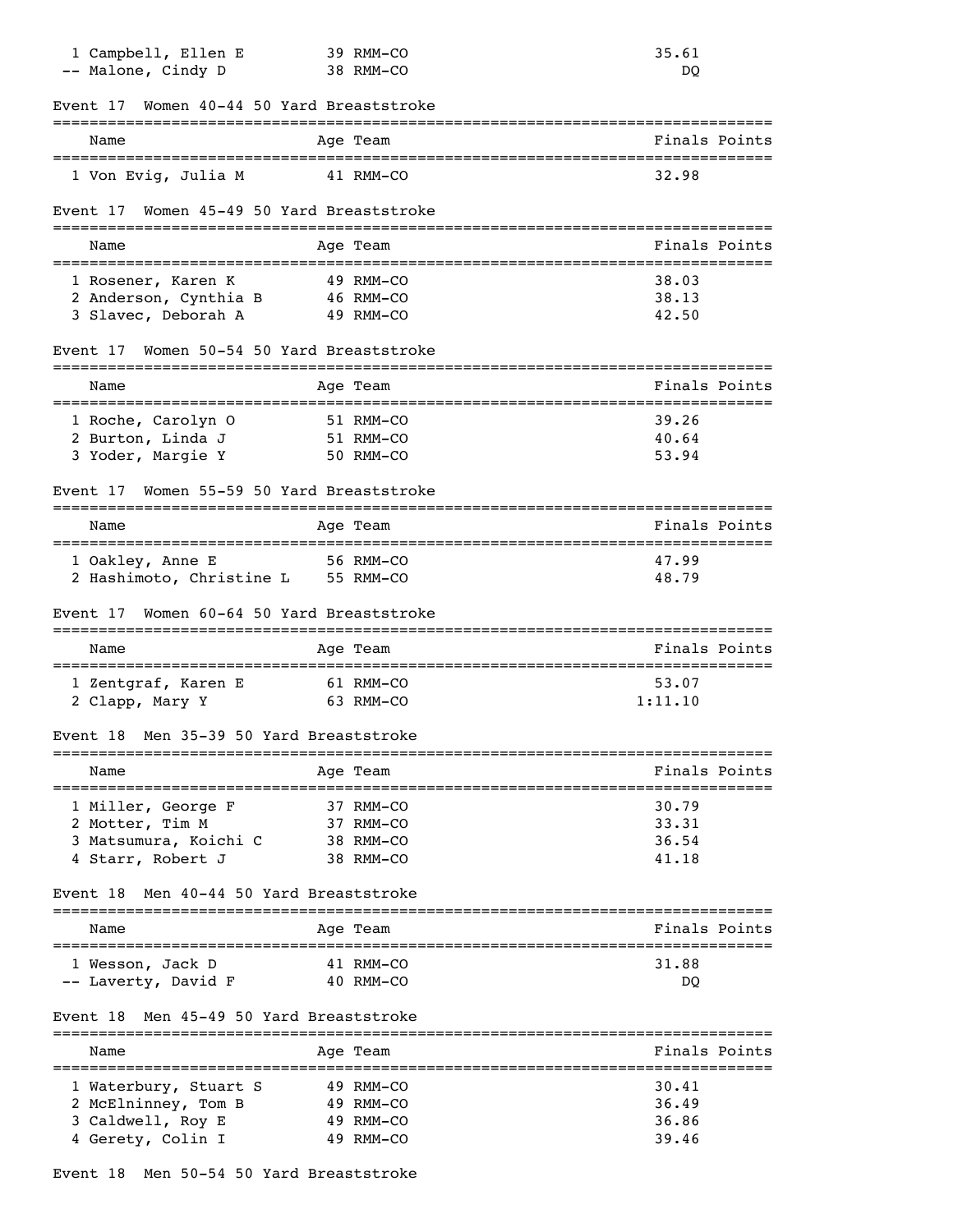| Name                                                       | Age Team               | Finals Points                                     |
|------------------------------------------------------------|------------------------|---------------------------------------------------|
| 1 Fischer, Chuck C                                         | 51 RMM-CO              | 32.65                                             |
| 2 Blodgett, Bob H                                          | 52 RMM-CO              | 35.84                                             |
| 3 Parkinson, Bruce C                                       | 51 RMM-CO              | 35.86                                             |
| 4 Dallow, Kurt T                                           | 50 RMM-CO              | 44.91                                             |
| Men 55-59 50 Yard Breaststroke<br>Event 18                 |                        |                                                   |
| Name                                                       | Aqe Team               | Finals Points<br>================================ |
| 1 Griffith, Bill R                                         | 56 RMM-CO              | 32.72                                             |
| 2 Conland, Robert S                                        | 58 RMM-CO              | 36.24                                             |
| 3 Townsend, Cecil I                                        | 55 RMM-CO              | 37.56                                             |
| 4 Edwards, Morgan G                                        | 58 RMM-CO              | 39.03                                             |
| 5 McDanal, Steven K                                        | 59 RMM-CO              | 41.70                                             |
| 6 Packer, Gene E                                           | 59 RMM-CO              | 48.09                                             |
| Men 60-64 50 Yard Breaststroke<br>Event 18                 | ----------             |                                                   |
| Name                                                       | Age Team               | Finals Points                                     |
| 1 Chessnoe, Michael S                                      | 61 RMM-CO              | 51.28                                             |
|                                                            |                        |                                                   |
| Women 25-29 100 Yard Butterfly<br>Event 19                 |                        |                                                   |
| Name                                                       | Aqe Team               | Finals Points                                     |
| 1 Luellen, Katie J<br>29.42<br>33.59                       | 29 RMM-CO              | 1:03.01                                           |
| 2 Van Slingerlandt, Mica M 26 RMM-CO<br>29.50<br>33.82     |                        | 1:03.32                                           |
| Event 19<br>Women 35-39 100 Yard Butterfly                 |                        |                                                   |
| Name                                                       | ----------<br>Aqe Team | Finals Points                                     |
| 1 Von Der Lippe, Susan G<br>26.92<br>30.82                 | 37 RMM-CO              | 57.74                                             |
| 2 Jenkins, Holly D<br>40.73<br>35.45                       | 35 RMM-CO              | 1:16.18                                           |
| Event 19 Women 40-44 100 Yard Butterfly                    |                        |                                                   |
| ========================<br>Name                           | _________<br>Age Team  | Finals Points                                     |
|                                                            |                        |                                                   |
| 1 McIntyre, Joann M<br>40.73 44.86<br>2 Hawkinson, Cindy D | 40 RMM-CO<br>42 RMM-CO | 1:25.59<br>1:37.10                                |
| $45.25$ $51.85$                                            |                        |                                                   |
| Women 55-59 100 Yard Butterfly<br>Event 19                 |                        |                                                   |
| Name                                                       | Age Team               | Finals Points                                     |
| 1 Anziano, Marcia A<br>56.76<br>51.35                      | 57 RMM-CO              | 1:48.11                                           |
| Men 19-24 100 Yard Butterfly<br>Event 20                   | =========              |                                                   |
| Name                                                       | Age Team               | Finals Points                                     |
| 1 Manning, Robert J                                        | 22 RMM-CO              | 58.50                                             |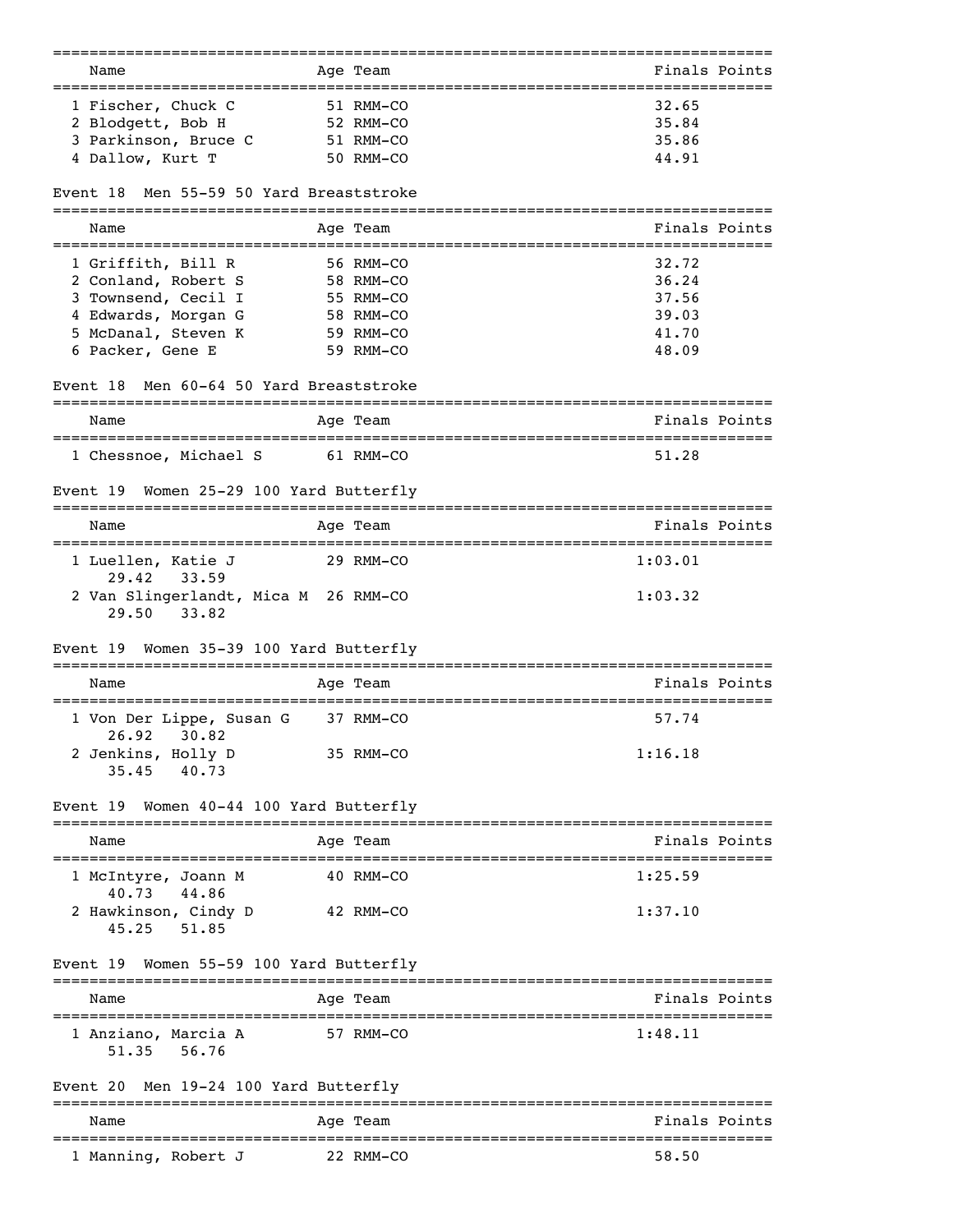| Event 20 Men 35-39 100 Yard Butterfly                                                           |               |  |                                                  |                                  |  |
|-------------------------------------------------------------------------------------------------|---------------|--|--------------------------------------------------|----------------------------------|--|
| Name                                                                                            |               |  | Age Team                                         | Finals Points                    |  |
| 1 Pease, Richard B<br>2 Gonzales, Mike S                                                        |               |  | 37 RMM-CO<br>36 RMM-CO                           | 53.85<br>57.88                   |  |
| Event 20                                                                                        |               |  | Men 40-44 100 Yard Butterfly                     |                                  |  |
| Name                                                                                            |               |  | Age Team                                         | Finals Points                    |  |
| 1 Palmer, Brad D                                                                                | 39.85 49.73   |  | 42 RMM-CO                                        | 1:29.58                          |  |
| Event 20 Men 45-49 100 Yard Butterfly                                                           |               |  |                                                  |                                  |  |
| Name                                                                                            |               |  | Age Team                                         | Finals Points                    |  |
| 1 Hess, Richard W                                                                               |               |  | 48 RMM-CO                                        | 57.57                            |  |
| Event 20 Men 50-54 100 Yard Butterfly                                                           |               |  |                                                  |                                  |  |
| Name                                                                                            |               |  | Age Team                                         | Finals Points                    |  |
| 1 McDonald, Lee H<br>2 Brent, Rick L                                                            | 41.59 41.81   |  | 50 RMM-CO<br>52 RMM-CO                           | 1:00.37<br>1:23.40               |  |
| Event 20                                                                                        |               |  | Men 55-59 100 Yard Butterfly                     |                                  |  |
| Name                                                                                            |               |  | Age Team                                         | Finals Points                    |  |
| 1 Abbott, William A<br>2 Burson, Bill L                                                         |               |  | 56 RMM-CO<br>57 RMM-CO                           | 1:06.60<br>1:17.82               |  |
| Event 20 Men 65-69 100 Yard Butterfly                                                           |               |  |                                                  |                                  |  |
| Name                                                                                            |               |  | Age Team                                         | Finals Points                    |  |
| 1 Plummer, Mark A<br>46.43                                                                      | 54.77         |  | 66 RMM-CO                                        | 1:41.20                          |  |
| Event 20                                                                                        |               |  | Men 70-74 100 Yard Butterfly                     |                                  |  |
| Name                                                                                            |               |  | Age Team                                         | Finals Points                    |  |
| 1 Myers, John D                                                                                 | 56.68 1:03.95 |  | 72 RMM-CO                                        | 2:00.63                          |  |
| Event 21                                                                                        |               |  | Women 19-24 50 Yard Freestyle                    |                                  |  |
| Name                                                                                            |               |  | Age Team                                         | Finals Points                    |  |
| ==================================<br>1 Jennings, Jenn L<br>2 Brug, Carolyn J                   |               |  | 22 RMM-CO<br>21 RMM-CO                           | 28.05<br>28.85                   |  |
| Event 21                                                                                        |               |  | Women 25-29 50 Yard Freestyle                    |                                  |  |
| Name                                                                                            |               |  | Age Team                                         | Finals Points                    |  |
| 1 Luellen, Katie J<br>2 Bernard, Rachael H<br>3 Kozalzynski, Natasza M<br>4 Engelhardt, Katie I |               |  | 29 RMM-CO<br>27 RMM-CO<br>27 RMM-CO<br>26 RMM-CO | 26.39<br>27.63<br>28.61<br>28.67 |  |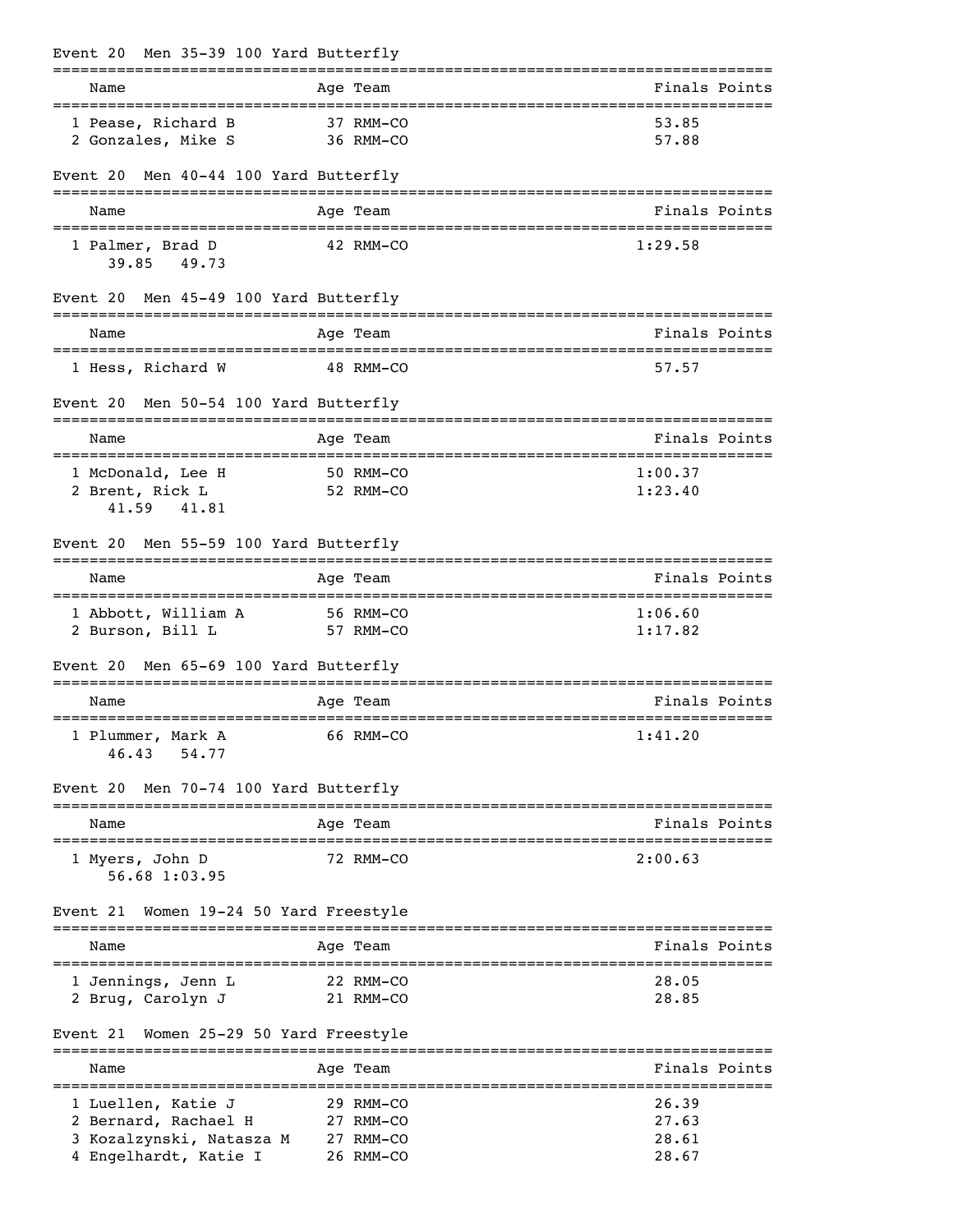| Event 21                                | Women 35-39 50 Yard Freestyle                              |                                  |
|-----------------------------------------|------------------------------------------------------------|----------------------------------|
| Name                                    | Age Team                                                   | Finals Points                    |
| 1 Campbell, Ellen E                     | 39 RMM-CO                                                  | 27.43                            |
| 2 Jay, Darnelle N                       | 37 RMM-CO                                                  | 30.28                            |
| 3 Golding, Sandy F                      | 39 RMM-CO                                                  | 31.99                            |
| 4 Malone, Cindy D                       | 38 RMM-CO                                                  | 33.95                            |
| Event 21                                | Women 40-44 50 Yard Freestyle                              |                                  |
| Name                                    | Age Team                                                   | Finals Points                    |
| 1 Von Evig, Julia M                     | 41 RMM-CO                                                  | 25.02                            |
| 2 Garnier, Kathy L                      | 42 RMM-CO                                                  | 25.55                            |
| Event 21                                | Women 45-49 50 Yard Freestyle                              |                                  |
| Name                                    | Age Team                                                   | Finals Points                    |
| 1 Rosener, Karen K                      | 49 RMM-CO                                                  | 28.63                            |
| 2 Anderson, Cynthia B                   | 46 RMM-CO                                                  | 31.51                            |
| 3 Slavec, Deborah A                     | 49 RMM-CO                                                  | 32.15                            |
| Event 21                                | Women 50-54 50 Yard Freestyle                              |                                  |
| Name                                    | Age Team                                                   | Finals Points                    |
| 1 Roche, Carolyn O                      | 51 RMM-CO                                                  | 29.52                            |
| 2 Burton, Linda J                       | 51 RMM-CO                                                  | 30.87                            |
| Event 21<br>================            | Women 55-59 50 Yard Freestyle<br>========================= |                                  |
| Name                                    | Age Team                                                   | Finals Points                    |
| 1 Hashimoto, Christine L                | 55 RMM-CO                                                  | 35.44                            |
| 2 Sussbauer, Sheryl R                   | 59 RMM-CO                                                  | 44.13                            |
| Event 21                                | Women 60-64 50 Yard Freestyle<br>----------                |                                  |
| Name                                    | Age Team                                                   | Finals Points                    |
| 1 Wise, Louise I                        | 60 RMM-CO                                                  | 33.99                            |
| 2 Croissant, Eileen M                   | 63 RMM-CO                                                  | 43.66                            |
| 3 Clapp, Mary Y                         | 63 RMM-CO                                                  | 52.35                            |
| Event 21                                | Women 65-69 50 Yard Freestyle                              |                                  |
| Name                                    | Age Team                                                   | Finals Points                    |
| 1 Stock, Liz S                          | 66 RMM-CO                                                  | 2:05.05                          |
| Event 21                                | Women 75-79 50 Yard Freestyle                              |                                  |
| Name                                    | Age Team                                                   | Finals Points                    |
| 1 Holmes, Frances N                     | 75 RMM-CO                                                  | 1:00.42                          |
| Men 25-29 50 Yard Freestyle<br>Event 22 |                                                            |                                  |
| Name                                    | Age Team                                                   | Finals Points<br>--------------- |
| 1 Hughes, Thomas M                      | 25 RMM-CO                                                  | 31.83                            |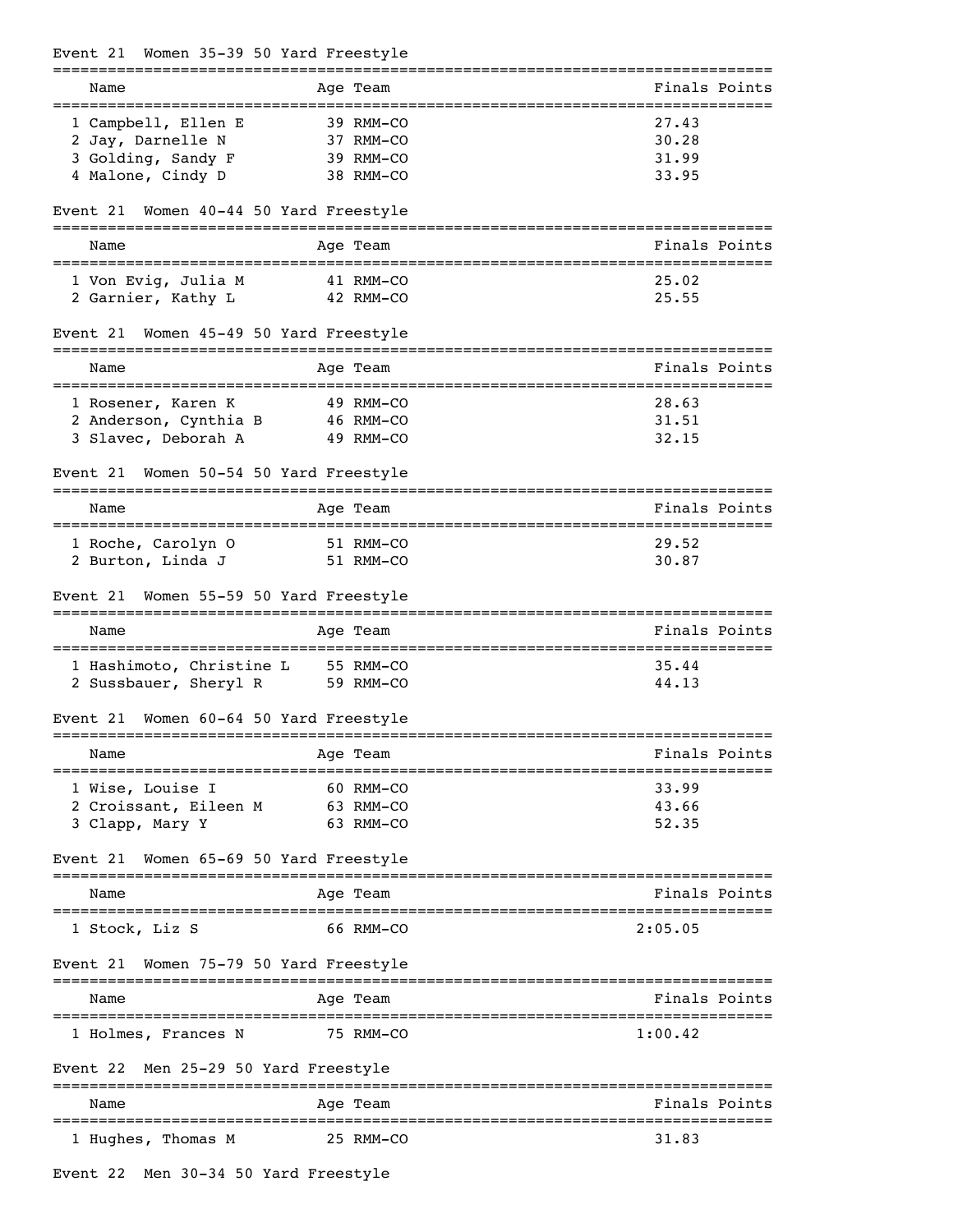| Name                                    | Age Team                  | Finals Points            |
|-----------------------------------------|---------------------------|--------------------------|
|                                         |                           |                          |
| 1 Glass, Thomas A                       | 31 RMM-CO                 | 23.67                    |
| 2 Hicks, Steve C                        | 30 RMM-CO                 | 24.11                    |
| 3 Martin, Troy L                        | 34 RMM-CO                 | 24.53                    |
| 4 McWhinney, Chad D                     | 30 RMM-CO                 | 28.35                    |
| Men 35-39 50 Yard Freestyle<br>Event 22 |                           |                          |
| Name                                    | Aqe Team                  | Finals Points            |
| 1 Motter, Tim M                         | 37 RMM-CO                 | 24.29                    |
| 2 Matsumura, Koichi C                   | 38 RMM-CO                 | 30.80                    |
| Men 40-44 50 Yard Freestyle<br>Event 22 |                           |                          |
| Name                                    | Age Team                  | Finals Points            |
| 1 Wesson, Jack D                        | 41 RMM-CO                 | 24.67                    |
| 2 Franklin, Russ J                      | 44 RMM-CO                 | 28.47                    |
| 3 Vandenberg, Edward H                  | 44 RMM-CO                 | 30.67                    |
| 4 Reetz, Eric C                         | 43 RMM-CO                 | 31.62                    |
| 5 Palmer, Brad D                        | 42 RMM-CO                 | 32.15                    |
| Men 45-49 50 Yard Freestyle<br>Event 22 |                           |                          |
| Name                                    | Age Team                  | Finals Points            |
| 1 Waterbury, Stuart S                   | 49 RMM-CO                 | 24.89                    |
| 2 Lehman, Melvin J                      | 48 RMM-CO                 | 26.28                    |
| 3 Lehman, Ron A                         | 47 RMM-CO                 | 26.84                    |
| 4 McElninney, Tom B                     | 49 RMM-CO                 | 28.50                    |
| 5 Gerety, Colin I                       | 49 RMM-CO                 | 29.45                    |
| 6 Lee, Wayne N                          | 48 RMM-CO                 | 29.75                    |
| 7 Caldwell, Roy E                       | 49 RMM-CO                 | 31.30                    |
| Men 50-54 50 Yard Freestyle<br>Event 22 | ========                  |                          |
| Name                                    | Age Team                  | Finals Points            |
| 1 Fischer, Chuck C                      | 51 RMM-CO                 | 25.89                    |
| 2 Blodgett, Bob H                       | 52 RMM-CO                 | 27.21                    |
| 3 Varner, Tim V                         | 51 RMM-CO                 | 29.09                    |
| 4 Brent, Rick L                         | 52 RMM-CO                 | 29.43                    |
| 5 Dallow, Kurt T                        | 50 RMM-CO                 | 33.32                    |
| Men 55-59 50 Yard Freestyle<br>Event 22 |                           |                          |
| ============================<br>Name    | Age Team                  | Finals Points            |
| 1 Abrahams, Richard T                   | 57 RMM-CO                 | 23.07                    |
| 2 McCormick, Paul L                     | 55 RMM-CO                 | 25.90                    |
| 3 Burson, Bill L                        | 57 RMM-CO                 | 27.36                    |
| 4 Edwards, Morgan G                     | 58 RMM-CO                 | 29.28                    |
| 5 Oakley, Stephen P                     | 57 RMM-CO                 | 31.98                    |
| 6 Packer, Gene E                        | 59 RMM-CO                 | 35.41                    |
| Event 22<br>Men 60-64 50 Yard Freestyle |                           |                          |
| Name                                    | Age Team                  | Finals Points            |
| 1 Reynolds, Bing G                      | ------------<br>62 RMM-CO | ---------------<br>41.17 |
|                                         |                           |                          |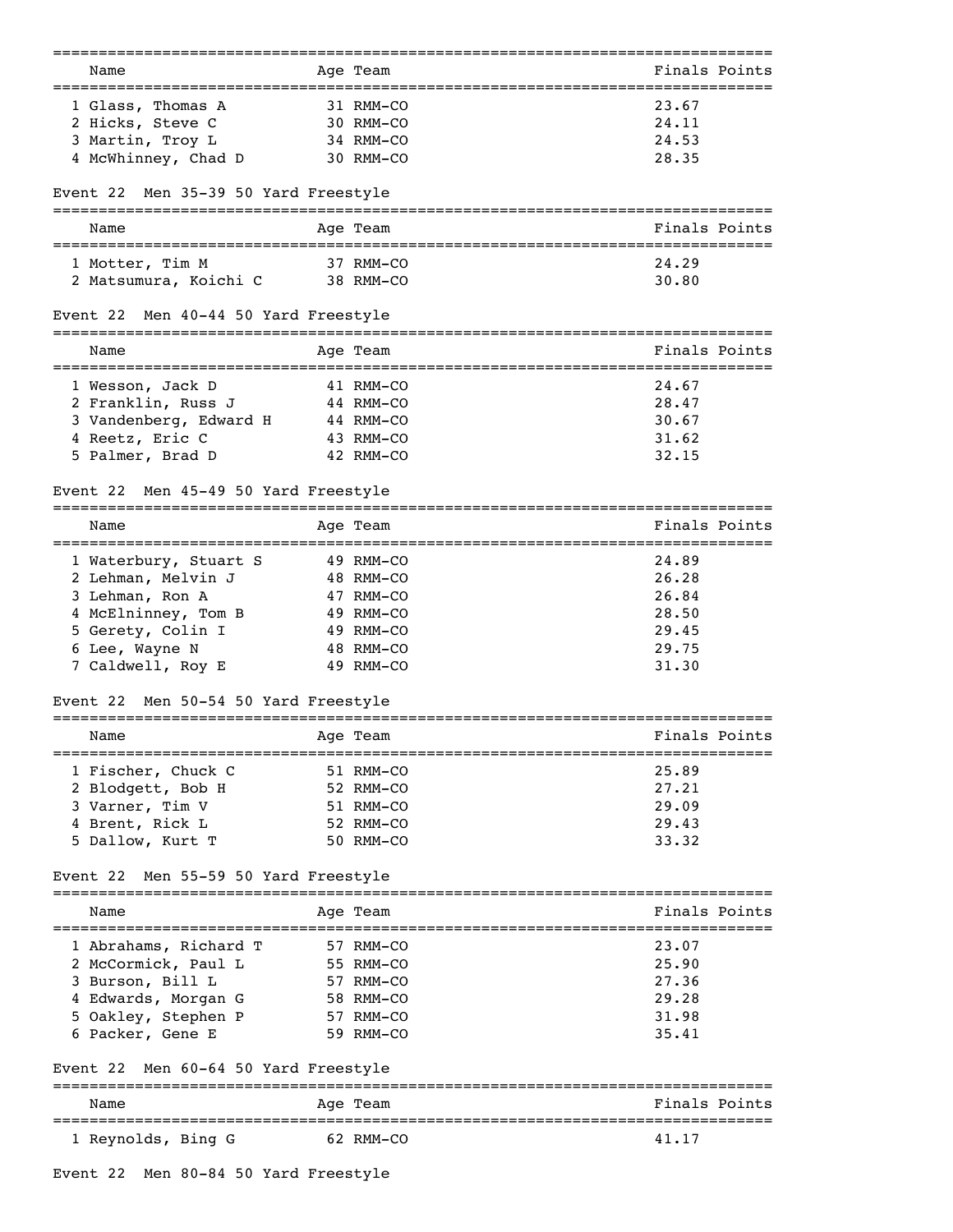|                                                                               | =========                       | ------------------------------                    |
|-------------------------------------------------------------------------------|---------------------------------|---------------------------------------------------|
| Name<br>==========================                                            | Age Team                        | Finals Points<br>================================ |
| 1 Wood, Richard H                                                             | 81 RMM-CO                       | 46.90                                             |
| Event 23                                                                      | Women 25-29 100 Yard Backstroke |                                                   |
| Name                                                                          | Age Team                        | Finals Points                                     |
| 1 Kralik, Melissa A                                                           | 29 RMM-CO                       | 1:07.79                                           |
| 33.21 34.58<br>2 Woolsey, Karrie R<br>$36.59$ $39.28$                         | 25 RMM-CO                       | 1:15.87                                           |
| Event 23                                                                      | Women 35-39 100 Yard Backstroke |                                                   |
| Name<br>==================================                                    | Age Team                        | Finals Points<br>================================ |
| 1 Jenkins, Holly D<br>32.98<br>35.27                                          | 35 RMM-CO                       | 1:08.25                                           |
| 2 Golding, Sandy F<br>42.95 47.08                                             | 39 RMM-CO                       | 1:30.03                                           |
| Event 23                                                                      | Women 40-44 100 Yard Backstroke |                                                   |
| Name                                                                          | Age Team                        | Finals Points                                     |
| 1 McIntyre, Joann M                                                           | 40 RMM-CO                       | 1:23.96                                           |
| 41.02<br>42.94<br>2 Dugan, Joanne D<br>41.27<br>43.58                         | 40 RMM-CO                       | 1:24.85                                           |
| Event 23                                                                      | Women 45-49 100 Yard Backstroke |                                                   |
| Name                                                                          | Age Team                        | Finals Points                                     |
| ======================================<br>1 Bailey, Nancy C<br>42.29<br>43.13 | 47 RMM-CO                       | ====================================<br>1:25.42   |
| Event 23                                                                      | Women 60-64 100 Yard Backstroke |                                                   |
| Name                                                                          | ================<br>Age Team    | Finals Points                                     |
| -------------------------------<br>1 Clapp, Mary Y                            | 63 RMM-CO                       | 2:29.73                                           |
| $1:12.03$ $1:17.70$<br>2 Rudie, Margery A<br>1:31.03 1:28.17                  | 64 RMM-CO                       | 2:59.20                                           |
| Event 23                                                                      | Women 65-69 100 Yard Backstroke |                                                   |
| Name                                                                          | Age Team                        | Finals Points                                     |
| 1 Stock, Liz S<br>$1:42.09$ $1:44.95$                                         | 66 RMM-CO                       | 3:27.04                                           |
| Men 35-39 100 Yard Backstroke<br>Event 24                                     |                                 |                                                   |
| Name                                                                          | Age Team                        | Finals Points                                     |
| ==================================<br>1 McKissick, Mack K                     | 38 RMM-CO                       | __________________________________<br>1:07.01     |
| 33.24<br>33.77<br>2 Chalona, Michael W                                        | 35 RMM-CO                       | 1:07.72                                           |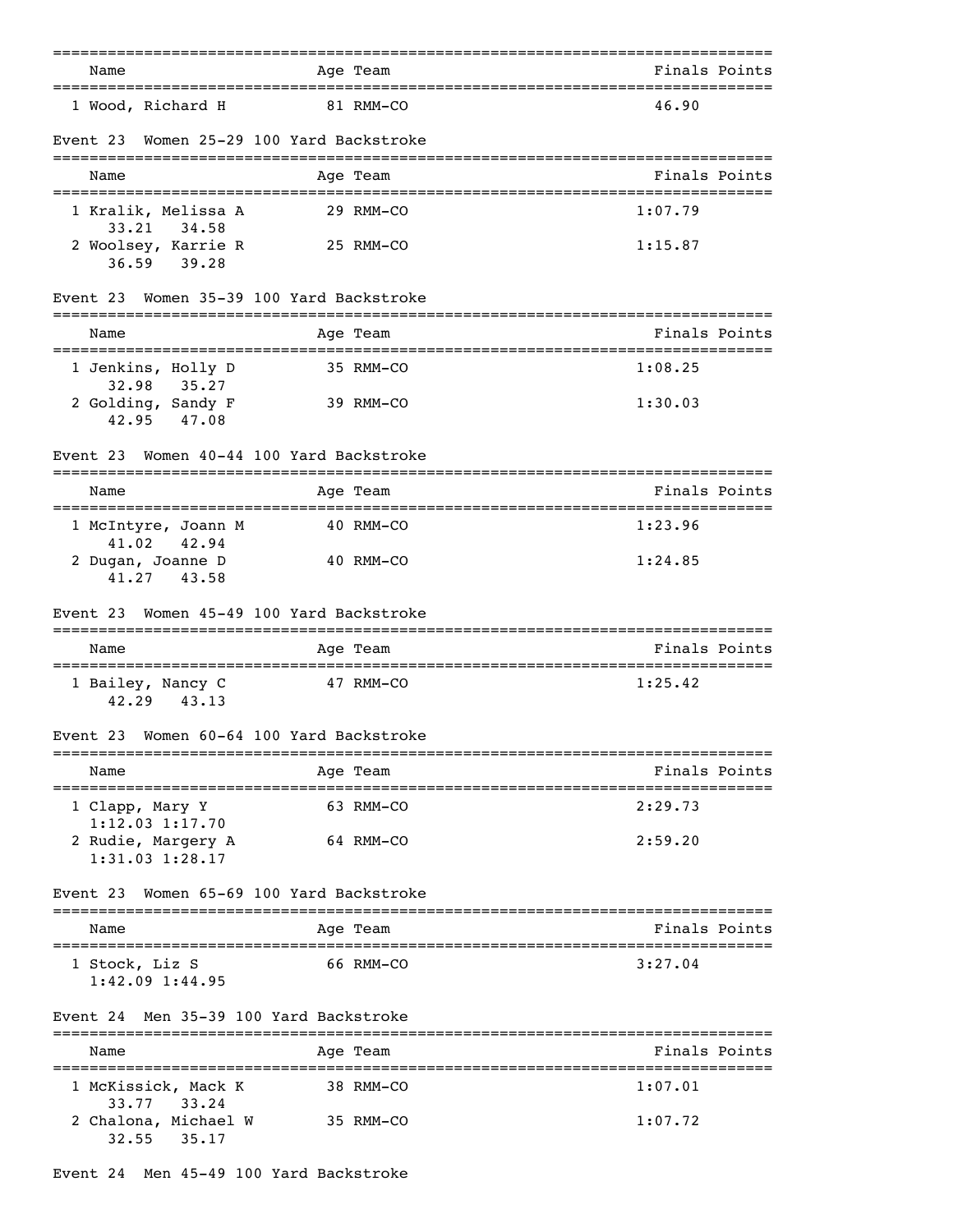| Name<br>------------------------------------                                             | Age Team           | Finals Points |
|------------------------------------------------------------------------------------------|--------------------|---------------|
| 1 Stanback, John H<br>30.68<br>33.33                                                     | 49 RMM-CO          | 1:04.01       |
| 2 Lehman, Melvin J<br>$35.11$ $37.45$                                                    | 48 RMM-CO          | 1:12.56       |
| 3 Lee, Wayne N<br>39.84 45.90                                                            | 48 RMM-CO          | 1:25.74       |
| Men 50-54 100 Yard Backstroke<br>Event 24                                                |                    |               |
| Name                                                                                     | Age Team           | Finals Points |
| 1 Fischer, Chuck C<br>36.16 37.49                                                        | 51 RMM-CO          | 1:13.65       |
| 2 Brent, Rick L<br>42.59<br>44.53                                                        | 52 RMM-CO          | 1:27.12       |
| Event 24 Men 55-59 100 Yard Backstroke                                                   | =============      |               |
| Name                                                                                     | Age Team           | Finals Points |
| 1 McDanal, Steven K<br>55.70 52.89                                                       | 59 RMM-CO          | 1:48.59       |
| Men 60-64 100 Yard Backstroke<br>Event 24                                                |                    |               |
| Name                                                                                     | Age Team           | Finals Points |
| 1 Reynolds, Bing G<br>54.65 54.18                                                        | 62 RMM-CO          | 1:48.83       |
| Event 24 Men 80-84 100 Yard Backstroke                                                   |                    |               |
| Name                                                                                     | Age Team           | Finals Points |
| 1 Wood, Richard H<br>55.89 1:02.18                                                       | 81 RMM-CO          | 1:58.07       |
| Event 25 Women 19-24 200 Yard Freestyle                                                  |                    |               |
| Name                                                                                     | Age Team           | Finals Points |
| 1 Lanham, Lindsey D<br>36.40<br>31.93<br>34.83                                           | 24 RMM-CO<br>37.33 | 2:20.49       |
| Women 25-29 200 Yard Freestyle<br>Event 25                                               |                    |               |
| Name                                                                                     | Age Team           | Finals Points |
| 1 Van Slingerlandt, Mica M 26 RMM-CO<br>29.42<br>31.83 32.47 32.09                       |                    | 2:05.81       |
| 2 Hinds, Laura R<br>37.23 40.68<br>32.69                                                 | 27 RMM-CO<br>40.28 | 2:30.88       |
| Women 30-34 200 Yard Freestyle<br>Event 25                                               |                    |               |
| Name                                                                                     | Age Team           | Finals Points |
| 1 Seavall, Kelly L                                                                       | 33 RMM-CO          | 2:02.67       |
| 31.64<br>28.74<br>31.00<br>2 McCay-Smith, Kirsten R 30 RMM-CO<br>38.70<br>33.89<br>37.20 | 31.29<br>39.26     | 2:29.05       |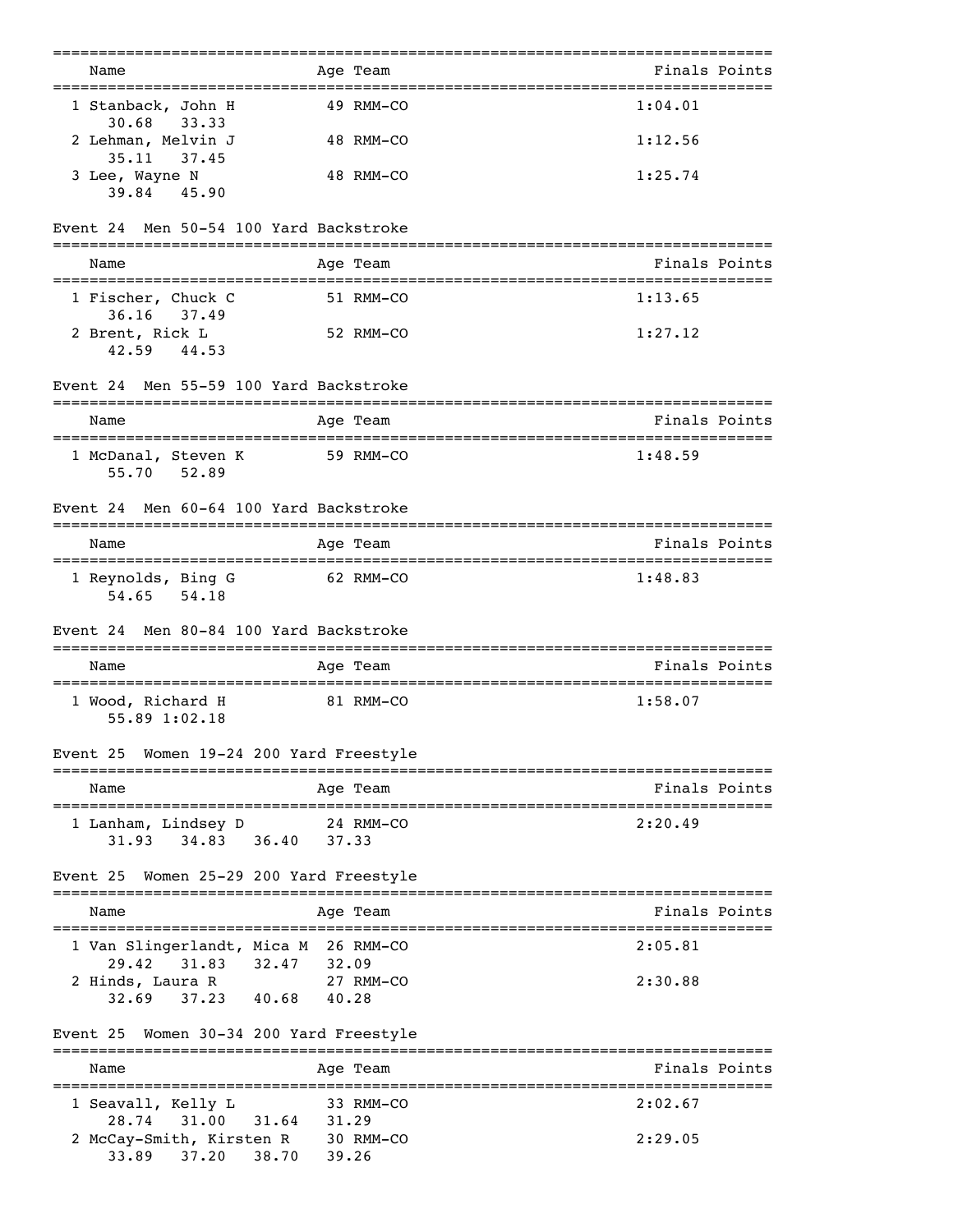| Event 25 Women 40-44 200 Yard Freestyle                                                            |               |
|----------------------------------------------------------------------------------------------------|---------------|
| Age Team<br>Name                                                                                   | Finals Points |
| 1 Garnier, Kathy L<br>42 RMM-CO                                                                    | 2:08.93       |
| $30.05$ $32.29$ $33.18$<br>33.41<br>2 Drozda, Cathy M 43 RMM-CO<br>30.73 33.45 34.02 34.72         | 2:12.92       |
| Event 25 Women 45-49 200 Yard Freestyle                                                            |               |
| Age Team<br>Name                                                                                   | Finals Points |
| 1 Bailey, Nancy C 47 RMM-CO<br>36.01 40.45 41.87 40.51                                             | 2:38.84       |
| Event 25 Women 50-54 200 Yard Freestyle                                                            |               |
| Name<br>Age Team                                                                                   | Finals Points |
| 1 Roche, Carolyn 0 51 RMM-CO<br>33.79 37.48 38.59 37.91                                            | 2:27.77       |
| Event 25 Women 55-59 200 Yard Freestyle                                                            |               |
| Name<br>Age Team                                                                                   | Finals Points |
| 1 Anziano, Marcia A 57 RMM-CO<br>40.22 44.12 45.04 43.45                                           | 2:52.83       |
| Event 25 Women 60-64 200 Yard Freestyle                                                            |               |
| Age Team<br>Name                                                                                   | Finals Points |
| 1 Zentgraf, Karen E<br>61 RMM-CO                                                                   | 3:19.18       |
| 51.50<br>51.91 49.37<br>46.40<br>2 Croissant, Eileen M<br>63 RMM-CO<br>48.46 56.38 1:00.20 1:00.82 | 3:45.86       |
| Event 25 Women 65-69 200 Yard Freestyle                                                            |               |
| Age Team<br>Name                                                                                   | Finals Points |
| 66 RMM-CO<br>1 Stock, Liz S<br>1:49.11 1:52.19 1:52.45 1:45.59                                     | 7:19.34       |
| Event 25 Women 75-79 200 Yard Freestyle                                                            |               |
| Name<br>Age Team                                                                                   | Finals Points |
| 75 RMM-CO<br>1 Holmes, Frances N<br>1:12.72<br>1:03.73                                             | 4:55.64       |
| Event 26 Men 30-34 200 Yard Freestyle                                                              |               |
| Age Team<br>Name                                                                                   | Finals Points |
| 1 Glass, Thomas A<br>31 RMM-CO                                                                     | 1:53.57       |
| 27.36 29.56 29.07 27.58<br>2 Nasser, Rob D<br>33 RMM-CO<br>26.59 29.87 29.13 28.73                 | 1:54.32       |
| Event 26 Men 35-39 200 Yard Freestyle                                                              |               |
| Name<br>Age Team                                                                                   | Finals Points |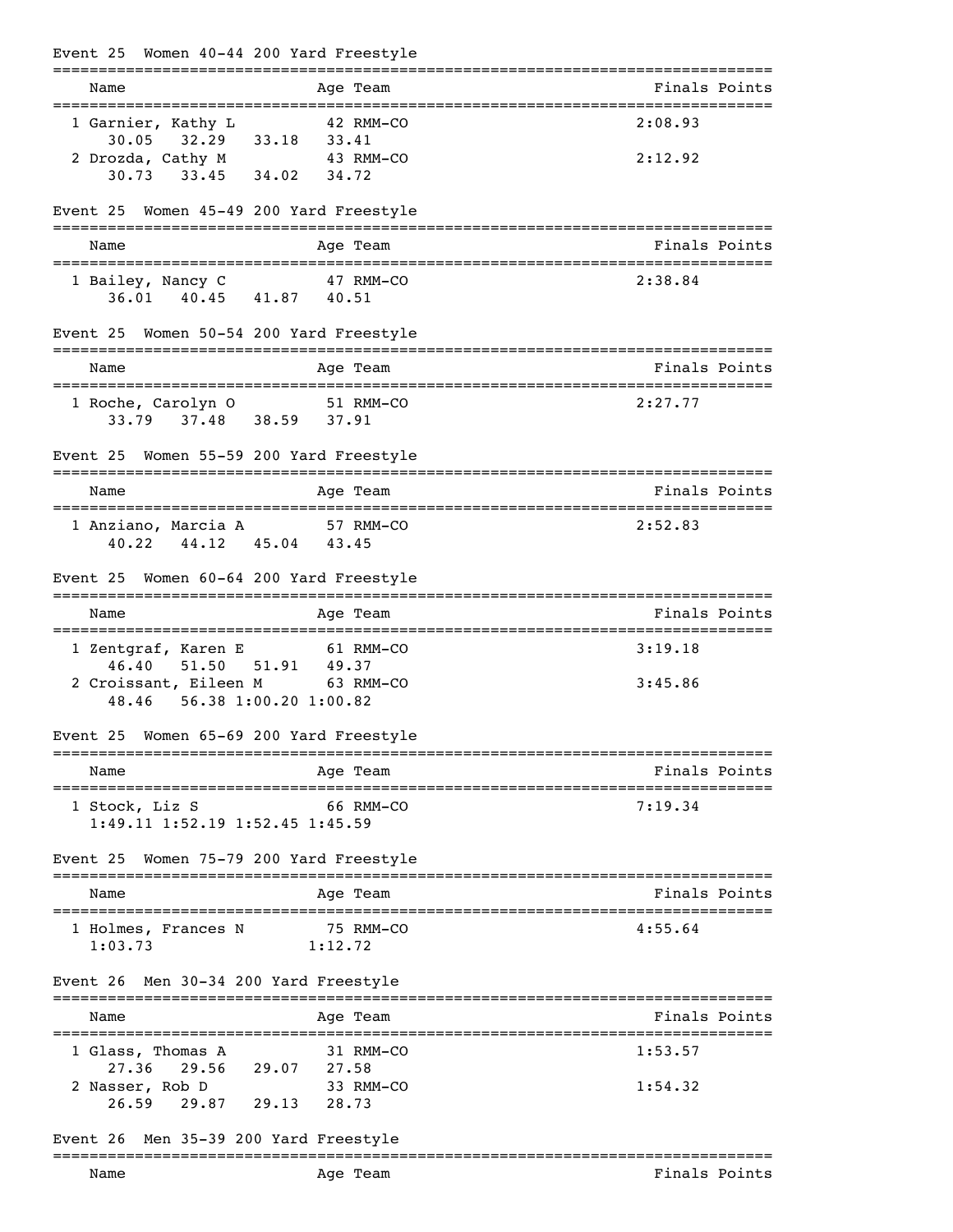| ============                                              |                          | ===========================                         |
|-----------------------------------------------------------|--------------------------|-----------------------------------------------------|
| 1 Starr, Robert J                                         | 38 RMM-CO                | 2:57.13                                             |
| 45.14 47.50 44.34<br>40.15                                |                          |                                                     |
|                                                           |                          |                                                     |
| Event 26 Men 40-44 200 Yard Freestyle                     |                          |                                                     |
|                                                           |                          |                                                     |
| Name                                                      | Age Team                 | Finals Points                                       |
|                                                           | 43 RMM-CO                | 1:59.17                                             |
| 1 Classen, Ken C<br>$30.60$ $30.06$ 29.63<br>28.88        |                          |                                                     |
|                                                           |                          | 2:19.43                                             |
| 2 Franklin, Russ J<br>31.22<br>34.71                      | 44 RMM-CO<br>36.68 36.82 |                                                     |
|                                                           |                          | 2:32.54                                             |
| 3 Vandenberg, Edward H<br>34.34 38.61                     | 44 RMM-CO<br>40.07 39.52 |                                                     |
|                                                           |                          |                                                     |
| Event 26 Men 45-49 200 Yard Freestyle                     |                          |                                                     |
|                                                           |                          |                                                     |
| Name<br>===================================               | Age Team                 | Finals Points<br>---------------------------------- |
| 1 Hughes, John S                                          | 49 RMM-CO                | 1:55.19                                             |
| 27.14<br>29.61 29.50 28.94                                |                          |                                                     |
| 2 Lehman, Ron A                                           | 47 RMM-CO                | 2:16.47                                             |
| 34.90 35.91 33.84<br>31.82                                |                          |                                                     |
|                                                           | 49 RMM-CO                | 2:46.23                                             |
| 3 Caldwell, Roy E<br>3 Caldwell, Roy E<br>3 3.62<br>43.01 |                          |                                                     |
|                                                           |                          |                                                     |
| Event 26 Men 50-54 200 Yard Freestyle                     |                          |                                                     |
| Name                                                      | Age Team                 | Finals Points                                       |
|                                                           |                          |                                                     |
| 1 Streicher, Pete H                                       | 52 RMM-CO                | 2:21.34                                             |
| $31.13$ $35.16$ $37.02$                                   | 38.03                    |                                                     |
| 2 Varner, Tim V                                           | 51 RMM-CO                | 2:29.49                                             |
| 34.87 40.59 39.18                                         | 34.85                    |                                                     |
| 3 Dallow, Kurt T                                          | 50 RMM-CO                | 3:02.14                                             |
| 48.92<br>46.33<br>38.22                                   | 48.67                    |                                                     |
| Event 26 Men 55-59 200 Yard Freestyle                     |                          |                                                     |
|                                                           |                          |                                                     |
| Name                                                      | Age Team                 | Finals Points                                       |
| 1 McCormick, Paul L                                       | 55 RMM-CO                | 2:06.37                                             |
| 32.35<br>29.84<br>32.36                                   | 31.82                    |                                                     |
| 2 Abrahams, Richard T                                     | 57 RMM-CO                | 2:06.58                                             |
| 29.11 31.53                                               | 33.19 32.75              |                                                     |
| 3 Abbott, William A                                       | 56 RMM-CO                | 2:11.36                                             |
| 30.22<br>32.77 33.93 34.44                                |                          |                                                     |
| 4 Townsend, Cecil I                                       | 55 RMM-CO                | 2:22.83                                             |
| 37.63<br>31.70 36.10                                      | 55 RM<br>37.40           |                                                     |
| 5 Edwards, Morgan G                                       | 58 RMM-CO                | 2:57.44                                             |
| 38.76                                                     | 47.75                    |                                                     |
| 6 Oakley, Stephen P                                       | 57 RMM-CO                | 3:39.64                                             |
| 45.58 54.89                                               | 59.78 59.39              |                                                     |
|                                                           |                          |                                                     |
| Event 26 Men 60-64 200 Yard Freestyle                     |                          |                                                     |
| Name                                                      | Age Team                 | Finals Points                                       |
|                                                           |                          |                                                     |
| 1 Chessnoe, Michael S                                     | 61 RMM-CO                | 2:49.71                                             |
| 44.09 43.19 41.33<br>41.10                                |                          |                                                     |
|                                                           |                          |                                                     |
| Event 26 Men 65-69 200 Yard Freestyle                     |                          |                                                     |
| Name                                                      | Age Team                 | Finals Points                                       |
|                                                           |                          |                                                     |